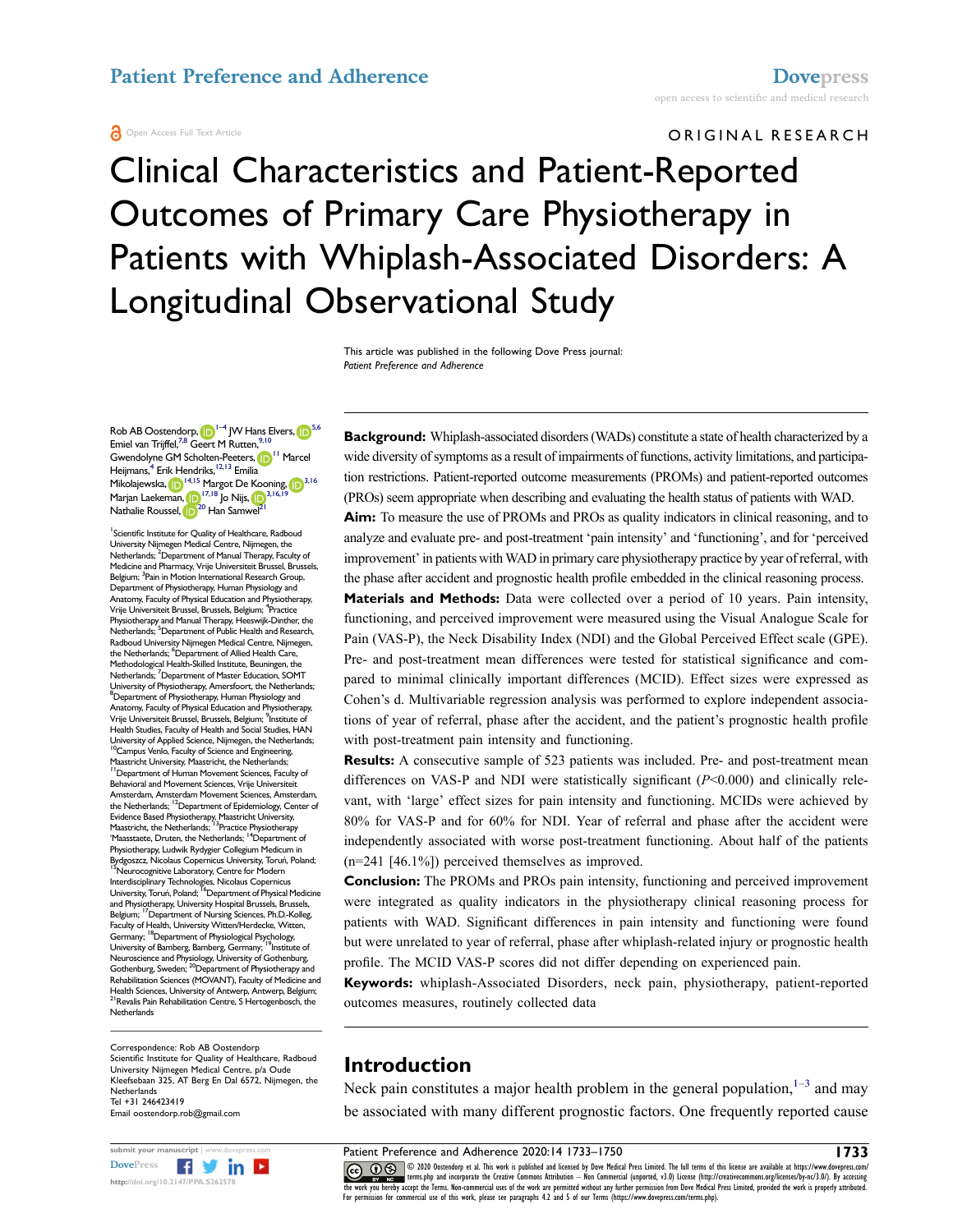of (persistent) neck pain is traumatic injury, usually as a result of a motor vehicle accident. Following injury, many patients report a complex of health-related symptoms such as neck pain, arm pain, headache, dizziness, and visual and auditory symptoms, hence the term Whiplash-Associated Disorder (WAD).<sup>[4](#page-14-2),5</sup> This disorder is also characterized by poor coping strategies such as fear avoidance behavior, and by poor outcomes such as activity limitations and restricted participation. Treatment effectiveness and treatment outcomes after whiplash-related injury remain challenging issues, and both show room for improvement.  $6-8$ Due to a range of issues including impairments of sensory functions, pain and neuromusculoskeletal functions, mental functions, activity limitations and participation restrictions, patient-reported outcome measurements (PROMs) are ideally suited to the evaluation of patient-reported outcomes (PROs) in patients with WAD. $9,10$  $9,10$ 

<span id="page-1-4"></span><span id="page-1-3"></span><span id="page-1-2"></span>PROMs are defned as: '… any measurement of the status of a patient's health condition that comes directly from the patient without interpretation of the patient's response by a clinician or anyone else, $9$  while PROs are defned as '…. health outcomes directly reported by the patient who experienced it'.<sup>11</sup> PROMs and PROs are often used as quality indicators in physiotherapy clinical practice.<sup>12,[13](#page-15-0)</sup> Quality indicators have been defined as 'measurable elements of practice performance for which there is evidence or consensus that they can be used to assess the quality of care provided'.<sup>14</sup> In this study, PROMs are used as process indicators and PROs as outcome indicators.

<span id="page-1-9"></span><span id="page-1-8"></span><span id="page-1-7"></span><span id="page-1-6"></span><span id="page-1-5"></span><span id="page-1-1"></span>A number of recovery patterns in relation to whiplashrelated injury have been reported but little is known concerning the variability of recovery over time. As most studies cease follow-up after one year,  $15-18$  $15-18$  longitudinal studies evaluating the long-term variability of recovery are sparse, although a few studies have evaluated recovery patterns after periods of 5, 15, or 17 years.<sup>19–21</sup> Around half of patients report persistent or residual symptoms (such as neck pain, headache, activity limitations and participation problems) a long time after an accident.<sup>[19](#page-15-4)–22</sup> High pain intensity and pain-related disability are the most consistent prognostic factors for prolonged activity limita-tions and participation problems.<sup>[5](#page-14-3)[,23,](#page-15-7)[24](#page-15-8)</sup> Prognostic health profles were introduced in the frst publication of Dutch guideline Whiplash and Physiotherapy.[25](#page-15-9)[,26](#page-15-10) A prognostic health profle can be defned as a complex of positive and negative variables that can be used to estimate the clinical assessment including treatment plan and the chance of <span id="page-1-12"></span>recovery, $27$  specifically the chance of functional recovery in patients with WAD.

<span id="page-1-14"></span><span id="page-1-13"></span>Since 1993, the Royal Dutch Association for Physical Therapy has been continuously developing and implementing guidelines, including 'Physiotherapy Documentation',  $28-31$  'Physiotherapy and Whiplash'<sup>[25](#page-15-9),[26](#page-15-10)</sup> and 'Neck Pain',  $32,33$  $32,33$  with the goal of optimizing registration of the clinical reasoning process in patients with WAD based on the phases after whiplash-related accident<sup>4</sup> and on prognostic health profiles.<sup>[34](#page-15-16)</sup>

<span id="page-1-10"></span><span id="page-1-0"></span>Use of the PROMs 'pain intensity', 'functioning' and 'perceived recovery' is recommended by and integrated in the Dutch guideline 'Physiotherapy and Whiplash'.<sup>[25](#page-15-9),[26](#page-15-10)</sup> Recommendations concerning the use of these PROMs as process indicators and PROs as outcome indicators when embedded in the clinical reasoning process have been implemented in Dutch primary care physiotherapy practices.<sup>[26](#page-15-10)[,34](#page-15-16)</sup>

<span id="page-1-11"></span>The primary aim of the present study was to measure the use, in clinical reasoning, of PROMs as process indicators and PROs as outcome indicators. A secondary aim was to analyze and evaluate the routinely collected preand post-treatment PROs 'pain intensity', 'functioning', and 'perceived recovery' in WAD patients in primary care physiotherapy practices in relation to the year of referral, phase after whiplash-related injury and prognostic health profle.

## **Materials and Methods**

## Design

In 2016, a quality improvement study was launched that focused on the quality of primary care physiotherapy management in patients with WAD. The study was based on an existing dataset (routinely collected dataset whiplash-associated disorders [RCD-WAD]), and details of the design and execution of this retrospective cohort study have been published elsewhere. $35,36$  $35,36$ 

<span id="page-1-15"></span>The Medical Ethics Committee of Radboud University Medical Centre Nijmegen, The Netherlands waived the requirement for ethical approval. Retrospective research based on anonymized patient fles does not fall within the scope of the Medical Research Involving Human Subjects Act because the subject is not physically involved in the research. The data are already available and not collected specifcally for this project, and subjects do not have to change their behavior for this project.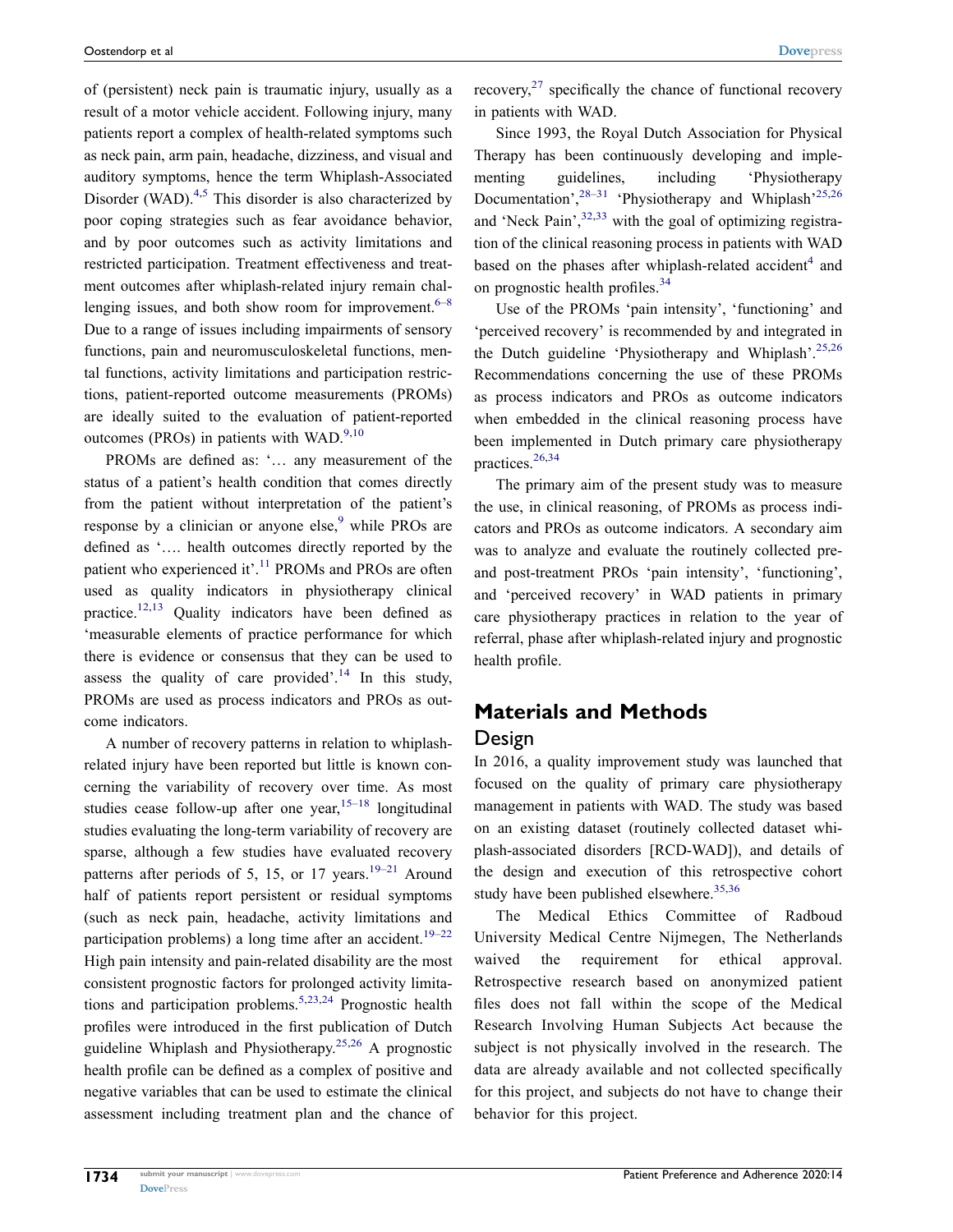## Practice Population

<span id="page-2-0"></span>Patients were recruited using a consecutive sampling strategy. $37$  Patients with whiplash-related symptoms were referred by general physicians or medical specialists to two primary care physiotherapy practices in the South of the Netherlands. All patients who met the Quebec Task Force Classifcation of WAD-1, WAD-2 or WAD-3 were assessed. Following initial screening related to the  $5D's +1$ (dizziness, diplopia, drop attacks, dysarthria, dysphagia + nausea), patients with  $\geq 2$  Ds were referred back to their general physician. In total, 523 patients were included.

## Data Collection

The registration of outcome-related data in the form of PROMs began in 2002. Data on PROMs were collected over a period of 10 years (2002–2011). The current analysis concerns outcome evaluations over this period.

## Assessments

Patient assessment was based on a clinical reasoning process consisting of nine steps, including administration, history taking, objectives of examination, clinical examination, conclusion, treatment plan and goals, treatment modalities, evaluation and discharge. Details of the complete clinical reasoning process can be found elsewhere.<sup>35</sup> All variables of the clinical reasoning process were operationalized at several different levels of measurement (nominal, ordinal, interval and ratio). See [Supplementary](https://www.dovepress.com/get_supplementary_file.php?f=262578.docx)  file 1.

History taking was used to assess baseline characteristics, including: sociodemographic characteristics (age, gender, educational level and employment status), accident-related characteristics (direction of impact, anticipation of collision, type of trauma, classifcation WAD, period since accident, and onset of symptoms), pre-existing health status (functioning problems, relevant medication use, previous neck injury, previous neck pain and stiffness, and pain elsewhere), previous diagnostics and treatment (medical imaging diagnostics, use of cervical soft collar, pain medication, [manual] physiotherapy, recovery after treatment), current health status and recovery rate (recovery since accident, functioning problems, pain medication, type and number of symptoms), actual pain behavior and fear avoidance (by means of observation of pain behavior, modifed Waddell's signs, Pain Coping Inventory [PCI], Fear Avoidance Beliefs Questionnaire [FABQ], and prognostic health profle).

The PCI is a 33-item questionnaire measuring active coping (PCI-A: 12 items; total score range 12–48) and passive coping (PCI-P: 21 items; total score range 21–84). Items are scored on a 4-point Likert scale ranging from 1 (hardly ever) to 4 (very often). PCI cutoff scores are  $\geq$ 24 for active coping, and  $\geq$ 42 for passive coping.<sup>[38](#page-15-20)</sup> The clinimetric properties of the PCI range from acceptable to good. $39$ 

<span id="page-2-2"></span><span id="page-2-1"></span>The FABQ-Dutch Version (DV) is a 16-item (5 items were not scored) questionnaire measuring fear avoidance beliefs regarding physical activities (FABQ-DV-A: 4 items; total score range: 0 −24) and work-related activities (FABQ-DV-W: 7 items; total score range: 0–42). Items are scored on a 7-point Likert scale ranging from 0 (completely disagree) to 6 (completely agree). FABQ-DV cutoff scores are  $>15$  at risk for pain avoiding behavior, and  $>34$ at risk for not returning to work.<sup>[40](#page-15-22)</sup> The clinimetric proper-ties of the FABQ-DV range from acceptable to good.<sup>[41](#page-15-23)</sup>

<span id="page-2-4"></span><span id="page-2-3"></span>Prognostic health profles were frst introduced with the publication of the Dutch guideline 'Whiplash and Physiotherapy'.[25](#page-15-9)[,26](#page-15-10) Based on pre-existing symptoms and previous prognostic factors for recovery, patients were classifed as Profle A (normal recovery, pain low intensity, decreasing pain, increasing activities, active coping and no fear avoidance), as Profle B (uncertain recovery, medium pain intensity, persistent pain, persistent activity limitations, inconclusive coping and fear avoidance) or as Profle C (delayed recovery, high pain intensity, increasing pain, decreasing activities, passive coping and fear avoidance).

## Intervention

Clinical data related to the six phases of the Quebec Task Force  $WAD<sup>4</sup>$  guided treatment goals and treatment options, combined with the prognostic health profles (Phase 1: <7 days; acute; normal recovery; Phase 2: 1–3 weeks; acute; normal recovery; phase 3a: 4–6 weeks; subacute; uncertain recovery; phase 3b: 4–6 weeks; subchronic; delayed recovery; Phase 4a: 7–12 weeks; subacute; uncertain recovery; phase 4b: 7–12 weeks; subchronic; delayed recovery; Phase 5: 3–6 months; chronic; no recovery; Phase 6: >6 months; chronic; no recovery). A complete fowchart illustrating the clinical reasoning process of physiotherapy management in patients with WAD has been presented elsewhere.<sup>[35](#page-15-17)</sup> A summary of treatment goals and physiotherapy modalities per phase 1–6, together with outcomes, is presented in [Table 1](#page-3-0).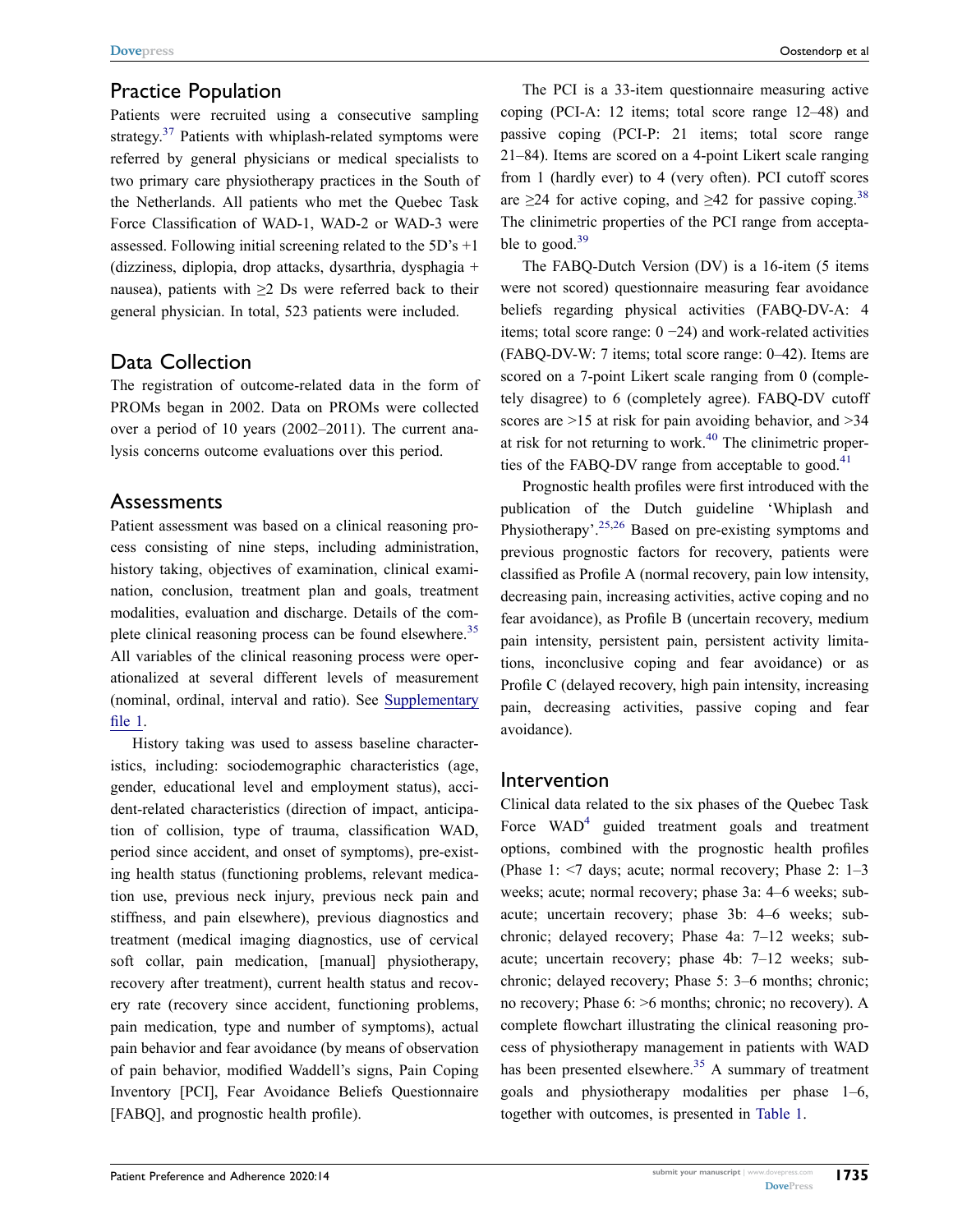| Phase After Whiplash-<br>Related Injury <sup>a</sup> , Combined<br>with Prognostic Health<br><b>Profile</b> <sup>b</sup> | <b>Treatment Goals</b>                                                                                                                                                         | <b>Interventions<sup>c</sup></b>                                                                    | <b>Outcomes</b>                                                                                                                                                                                                                     |
|--------------------------------------------------------------------------------------------------------------------------|--------------------------------------------------------------------------------------------------------------------------------------------------------------------------------|-----------------------------------------------------------------------------------------------------|-------------------------------------------------------------------------------------------------------------------------------------------------------------------------------------------------------------------------------------|
| Phase I (<7 days)<br>Profile A                                                                                           | Reducing pain<br>Providing information<br>Explaining consequences for<br>functioning and<br>underlying pain mechanisms                                                         | Education<br>Coaching<br>Active exercise therapy<br>If indicated: cervical soft<br>collar (<1 week) | Patient-reported outcomes. Pain intensity.<br>Functioning/Activity limitations. Perceived<br>recovery. Return to work participation<br>Care-related outcomes. Subjective evaluation.<br>Reason for discharge. Duration of treatment |
| Phase 2 (1-3 weeks)<br>Profile A                                                                                         | See Phase I + improving<br>musculoskeletal function                                                                                                                            | See Phase I<br>If indicated: massage<br>therapy (<2 weeks) and<br>manual therapy<br>(mobilization)  | period. Number of treatment sessions                                                                                                                                                                                                |
| Phase 3 (4-6 weeks)<br>Profile A                                                                                         | See Phase 2 + increasing<br>activities and participation                                                                                                                       | See Phase I<br>Physical loading exercise<br>therapy                                                 |                                                                                                                                                                                                                                     |
| Phase 3 (4-6 weeks)<br>Profile B                                                                                         | Explaining underlying pain<br>mechanisms<br>Improving active coping<br>Decreasing fear avoidance<br>Increasing physical capacity<br>Increasing activities and<br>participation | Pain education<br>Exercise therapy based on<br>cognitive and<br>physical principles                 |                                                                                                                                                                                                                                     |
| Phase 4 (7-12 weeks)<br>Profile A                                                                                        | See Phase 3a + minimizing<br>delay in work participation                                                                                                                       | See Phase 3a<br>Exercise therapy (graded<br>activity)                                               |                                                                                                                                                                                                                                     |
| Phase 4 $(7 - 12$ weeks)<br>Profile B                                                                                    | See Phase 3b                                                                                                                                                                   | See Phase 3b<br>Exercise therapy (graded<br>exposure)                                               |                                                                                                                                                                                                                                     |
| Phase 5 (3-6 months)<br>Profile C                                                                                        | See Phase 3b                                                                                                                                                                   | See Phase 4                                                                                         |                                                                                                                                                                                                                                     |
| Phase 6 (>6 months)<br>Profile C                                                                                         | See Phase 3b                                                                                                                                                                   | See Phase 5                                                                                         |                                                                                                                                                                                                                                     |

<span id="page-3-0"></span>**Table 1** Phase- and Profle-Based Treatment Goals and Physiotherapy Treatment Modalities, Together with Outcomes for Management in Patients with Whiplash-Associated Disorders (WAD)

Notes: <sup>a</sup>Phases after whiplash-related injury: Phase 1: <7 days; acute; normal recovery: Phase 3: 1-3 weeks; acute; normal recovery: Phase 3a: 4-6 weeks; sub-acute; inconclusive recovery: Phase 3b: 4–6 weeks; sub-chronic; delayed recovery: Phase 4a: 7–12 weeks; sub-acute; inconclusive recovery: Phase 4b: 7–12 weeks; sub-chronic; delayed recovery: Phase 5: 3–6 months; chronic; no recovery: Phase 6: >6 months; chronic; no recovery: <sup>b</sup>Prognostic health profile: Profile A: normal recovery, low intensity of pain, decreasing pain, increasing activities, active coping, no fear avoidance: Profle B: inconclusive recovery, middle intensity of pain, persistent pain, persistent activity limitations, inconclusive coping, inconclusive fear avoidance: Profile C: delayed recovery, high intensity of pain, increasing pain, decreasing activities, passive coping, fear avoidance: <sup>c</sup> Classifcation Allied Health Care, version Physiotherapy: 1. History Taking; 2. Inspection and observation; 3. Palpation; 4. Active exercise therapy; 5. Passive exercise therapy (manual therapy); 6. Massage therapy; 7. Modalities of physical therapy (ie, low- and high-frequency electrotherapy); 8. Coaching; 9. Education.

Participating physiotherapists managed patients according to a dynamic protocol consisting of three recovery rate-dependent prognostic health profles, embedded in the six phases after whiplash-related accident.<sup>[34](#page-15-16)</sup> The combined content of treatment modalities was based on the treatment goals per time phase,

<span id="page-3-1"></span>the prognostic health profles, and the best available evidence.[42](#page-15-24)[–47](#page-15-25)

## Evaluation

In addition to the traditional approach of directly asking a patient about the perceived result of treatment, one of the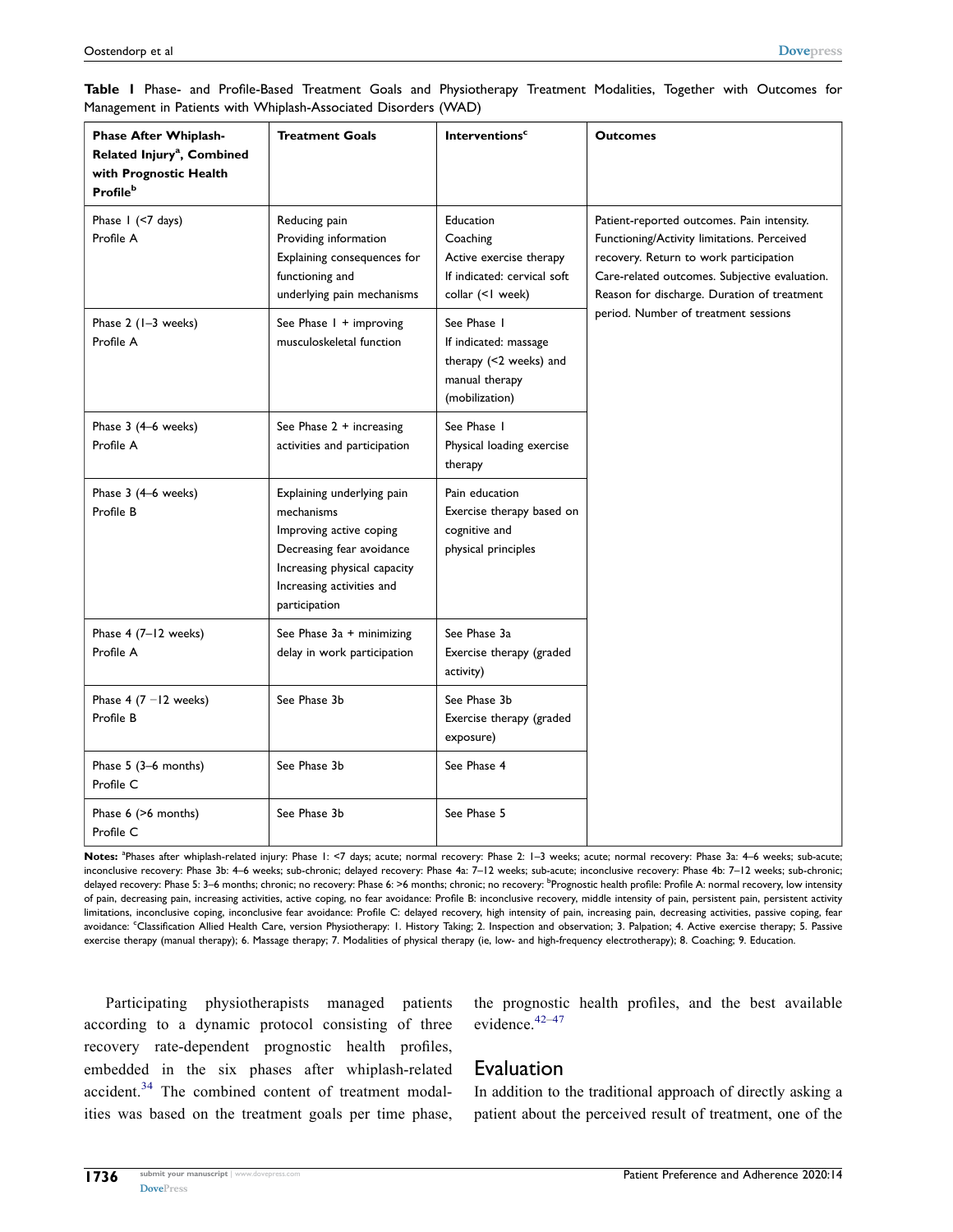most rapidly evolving recommendations of the Dutch guideline 'Physiotherapy and Whiplash' in 2002<sup>[25](#page-15-9),26</sup> involved the introduction of pre- and post-treatment PROMs in clinical practice.

### Patient-Reported Outcomes and Patient-Reported Outcome Measurements

<span id="page-4-0"></span>The PROs were based on guideline-recommended outcomes and expressed as PROM scores, which included measures of neck pain intensity, functioning, and perceived recovery.[48](#page-16-0) These recommendations were transformed into quality indicators by phrasing them as the average degree (in %) to which patients were subjected to a methodically performed clinical reasoning process (ie, the average degree [in %] to which pre- and post-treatment pain intensity and functioning were measured and noted). Three newly formulated quality indicators were added to the earlier developed and tested set of quality indicators that were already embedded in the clinical reasoning process for physiotherapy in patients with WAD. $^{35,36}$  $^{35,36}$  $^{35,36}$  $^{35,36}$ 

<span id="page-4-1"></span>Pain intensity was measured using the Visual Analogue Scale for Pain (VAS-P), which consists of a horizontal 100 mm line scored from 0 (no pain) to 100 (worst imaginable pain). $49,50$  $49,50$  The minimal clinically important difference (MCID) on VAS-P is 20 mm  $(\geq 30\%$  of the initial score).<sup>[51](#page-16-3),52</sup> The VAS-P has proved to be reliable, valid and sensitive to change.<sup>[53,](#page-16-5)[54](#page-16-6)</sup> Initial score of  $\geq$ 55 mm on VAS-P is useful cut-off score to predict poor functional recovery.[23](#page-15-7)

<span id="page-4-7"></span><span id="page-4-6"></span><span id="page-4-5"></span><span id="page-4-4"></span><span id="page-4-3"></span>Functioning or activity limitation was measured using the Neck Disability Index (NDI).<sup>55,56</sup> The NDI is a selfreport questionnaire that measures activity limitations due to neck pain resulting from whiplash-related injuries. The NDI consists of 10 items that address pain intensity, personal care, lifting, reading, headache, concentration, work, driving, sleeping, and recreation. Each item is scored from 0 (no activity limitation) to 5 (major activity limitation). Functioning-related outcome measures (ie, mobility, selfcare, domestic life, work and employment) included the Neck Disability Index (NDI). The total score range is 0–50 points, with increasing scores representing increasing impairments and disabilities due to neck pain. The MCID on the NDI is  $\geq$ 11 points lower than the initial score.<sup>[52,](#page-16-4)[57](#page-16-9)-59</sup> The NDI has been translated into Dutch (Dutch version; DV).<sup>[60](#page-16-11)</sup> The NDI-DV has proved to be reliable, valid and sensitive to change, and has high internal consistency. $61,62$ Initial score of >29% from 0–50 points NDI is useful cutoff score to predict poor functional recovery.[23](#page-15-7)

Patients were asked to complete the outcome 'perceived improvement', rating the pre- to post-intervention perceived change in improvement from 1 (completely improved) to 6 (much worse). $51,63$  $51,63$  The Global Perceived Effect (GPE) is a reliable, valid and responsive measure of health status in patients with musculoskeletal pain.<sup>[63](#page-16-14)</sup>

<span id="page-4-8"></span>Participation or participation restrictions in relation to return to work were queried and rated as 1 (no return), 2 (return with adjustments) or 3 (return without adjustments) of patients who were employed before the whiplashrelated accident.

## Statistical Analysis

Analyses were performed with Statistics 9.0. Descriptive statistics (frequency, means and SDs) were used to characterize the study population's demographics, accidentand previous and current health-related characteristics, previous diagnostics and treatment, and current functional characteristics. The dataset was checked for missing values. The normality of continuous variables was tested using the Kolmogorov–Smirnov test.

For PROM scores, means and standard deviations (SD) were calculated for pre- and post-treatment scores on pain intensity (VAS-P) and functioning (NDI). The pre- and post-treatment differences in these average scores (including confdence intervals [CI] of 95% [0.05]) were recorded for the total study population (n=523), per year of referral (10-year period  $[1-10]$ ), per phase (phases 1–6) after whiplash-related injury, and per prognostic health profle (profile A, B and C).

Pre- and post-treatment mean differences were tested for statistical signifcance with the paired sample *t*-test (αvalue set at 0.05), and for clinical relevance by comparison to established data for the minimal clinically important difference (MCID). Differences  $\geq$ 30% on the initial score of VAS-P and  $\geq$ 11 points on NDI<sup>[51](#page-16-3)</sup> were considered clinically relevant. Numbers of patients who reached the MCIDs on VAS-P and NDI were calculated and expressed as percentages. Effect size (ES) as magnitude of the difference between the means of pre- and post-treatment scores was expressed in Cohen's d with 0.21–0.50, 0.51– 0.80 and >0.81 considered as small, medium and large effects, respectively[.64](#page-16-15) Percentage scores were calculated for the three classes of return to work participation.

<span id="page-4-9"></span><span id="page-4-2"></span>Percentages scores were also calculated for the perceived improvement. The scores were categorized as 'improved' (very good, good, and fairly improved), 'no change' ('same as before') and 'worse (worse and much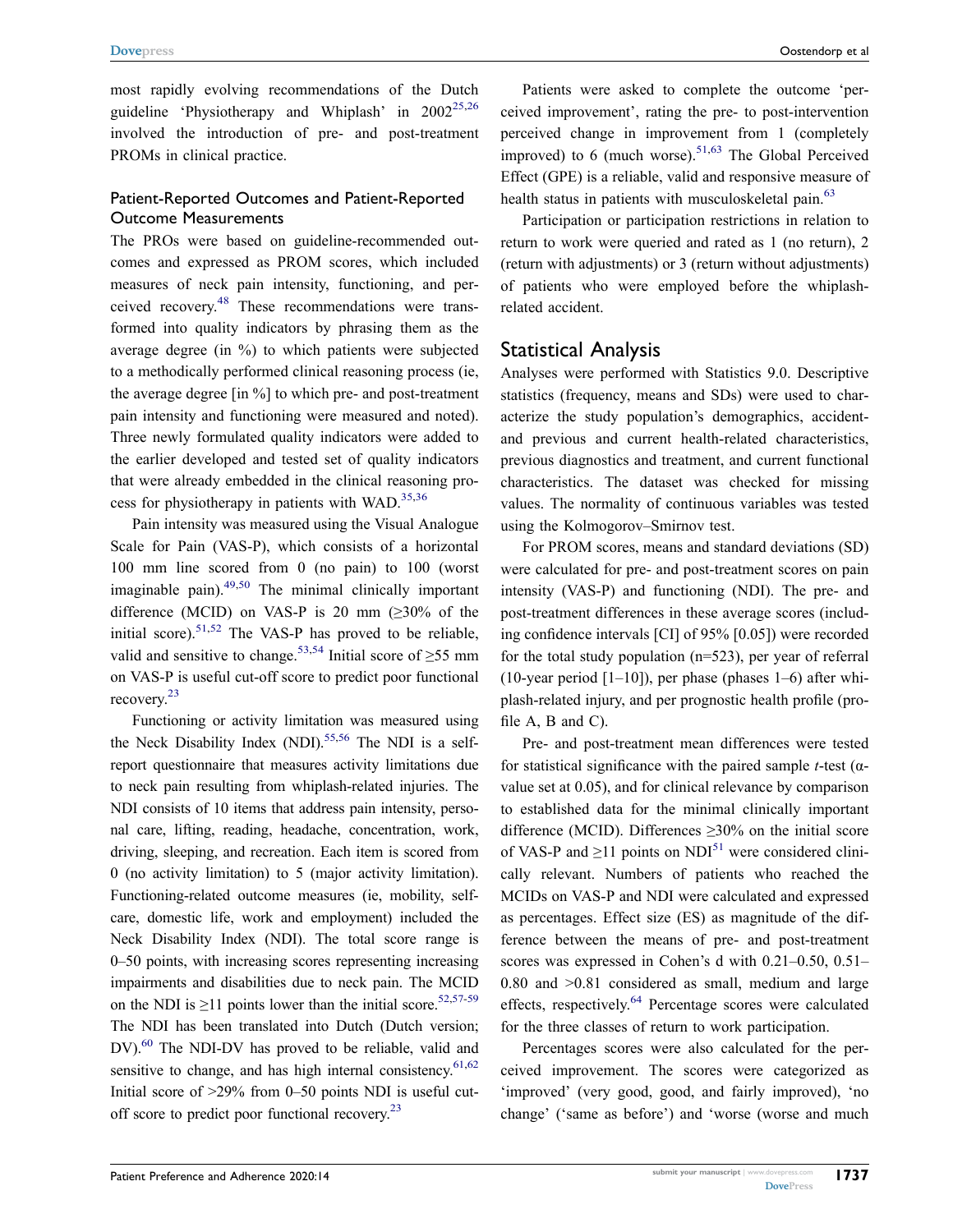worse).<sup>[51](#page-16-3)</sup> A Chi-square test of independence was used to analyze a GPE frequency table constituted of those who did or did not improve ( $\alpha$ =0.05).

Finally, multivariable regression analysis was performed to explore independent associations of year of referral, phase after accident, and patients' prognostic health profle with post-treatment pain intensity and functioning. Beta regression coefficients were estimated with *P*=0.05, corrected for pre-treatment scores on VAS and NDI, respectively.

## **Results**

## The Practice Population

A consecutive sample of 529 patients was originally included, of whom 523 were referred by a GP (n=342; 65.4%) or medical specialist (n=84; 16.1%), and 97 patients visited the practice via self-referral (n=97; 18.5%). Six patients were subsequently referred back to their general physician due to suspicion of serious pathology.

All patients were assessed by one of eight physiotherapists working in two primary care physiotherapy practices. The mean age of the physiotherapists  $(n=8)$  at the beginning of the study was 46.2 years (SD 5.6), six were male, and six were manual physiotherapists. The range of experience regarding treatment of patients with whiplashrelated injuries varied between 6 and 28 years.

Baseline characteristics of the patients, with no missing values (n=523), are presented in [Table 2](#page-5-0). Seventy-six percent of patients were female, with a mean age of 43.4 years (SD 13.1). Most patients (n=406; 77.6%) were classifed as WAD-2, with a delayed recovery, and were referred 7 weeks to  $>6$  months after an accident (n=293; 56.0%). Fifty-fve patients (10.5%) reported a previous whiplash injury and 96 patients (18.4%) previous neck pain and stiffness. Half of the patients had been previously treated with several interventions such as pain medication (n=221; 42.3%), cervical soft collar (n=295; 56.4%), and (manual) physiotherapy (n=234; 44.7%). In 180 patients (34.4%) the results of the earlier treatment were inconclusive, in 104 patients (19.9%) functioning was estimated to have stabilized, and 212 patients (40.5%) showed a deterioration in functioning.

A number of potentially negative prognostic factors for recovery were reported, including pain intensity, level of functioning, recovery rate since accident (uncertain <span id="page-5-0"></span>**Table 2** Baseline Characteristics in Physiotherapy Management in Patients with Whiplash-Associated Disorders

| Total n=523: n (%) Unless Otherwise Stated |             |
|--------------------------------------------|-------------|
| Sociodemographic characteristics           |             |
| Age (year) (mean; SD)                      |             |
| Female                                     | 43.4 (13.1) |
| Male                                       | 39.8 (13.4) |
| Gender (female)                            | 396 (75.7)  |
| <b>Educational level</b>                   |             |
| Lower (primary school)                     | 283 (54.1)  |
| Intermediate (secondary school)            | 147(28.1)   |
| Higher (post-secondary school)             | 93 (17.8)   |
| <b>Employment status</b>                   |             |
| Unemployed/job seeking                     | 180 (34.4)  |
| In work                                    | 277 (53.0)  |
| Retired                                    | 66 (12.6)   |
| Accident-related characteristics           |             |
| Direction of impact (back)                 | 356 (68.2)  |
| Anticipated collision (no)                 | 414 (79.2)  |
| Type of trauma                             |             |
| Neck                                       | 349 (66.7)  |
| Neck and head                              | 138 (26.4)  |
| Other type                                 | 36 (6.9)    |
| Classification WAD <sup>a</sup>            |             |
| WAD-I                                      | 38 (7.3)    |
| WAD-2                                      | 406 (77.6)  |
| $\bullet$ WAD-3                            | 79 (15.1)   |
| WAD-4                                      |             |
| Period since accident                      |             |
| <7 days                                    | 14(2.7)     |
| $\bullet$ 1-3 weeks                        | 98 (18.7)   |
| 4–6 weeks                                  | 118(22.6)   |
| $\bullet$ 7-12 weeks                       | 114(21.8)   |
| 3–6 months                                 | 123 (23.5)  |
| >6 months                                  | 56 (10.7)   |
| Onset of symptoms                          |             |
| Immediately                                | 109 (20.8)  |
| ≤2 days                                    | 336 (64.2)  |
| $3-7$ days                                 | 78 (14.9)   |
| >1 week                                    |             |
| Pre-existing health status                 |             |
| Functioning problems                       |             |
| Activity limitation (yes)                  | 91 (17.4)   |
| Participation problems (yes)               | 74 (14.1)   |
| Job-related problems (yes)                 | 60(11.5)    |

(*Continued*)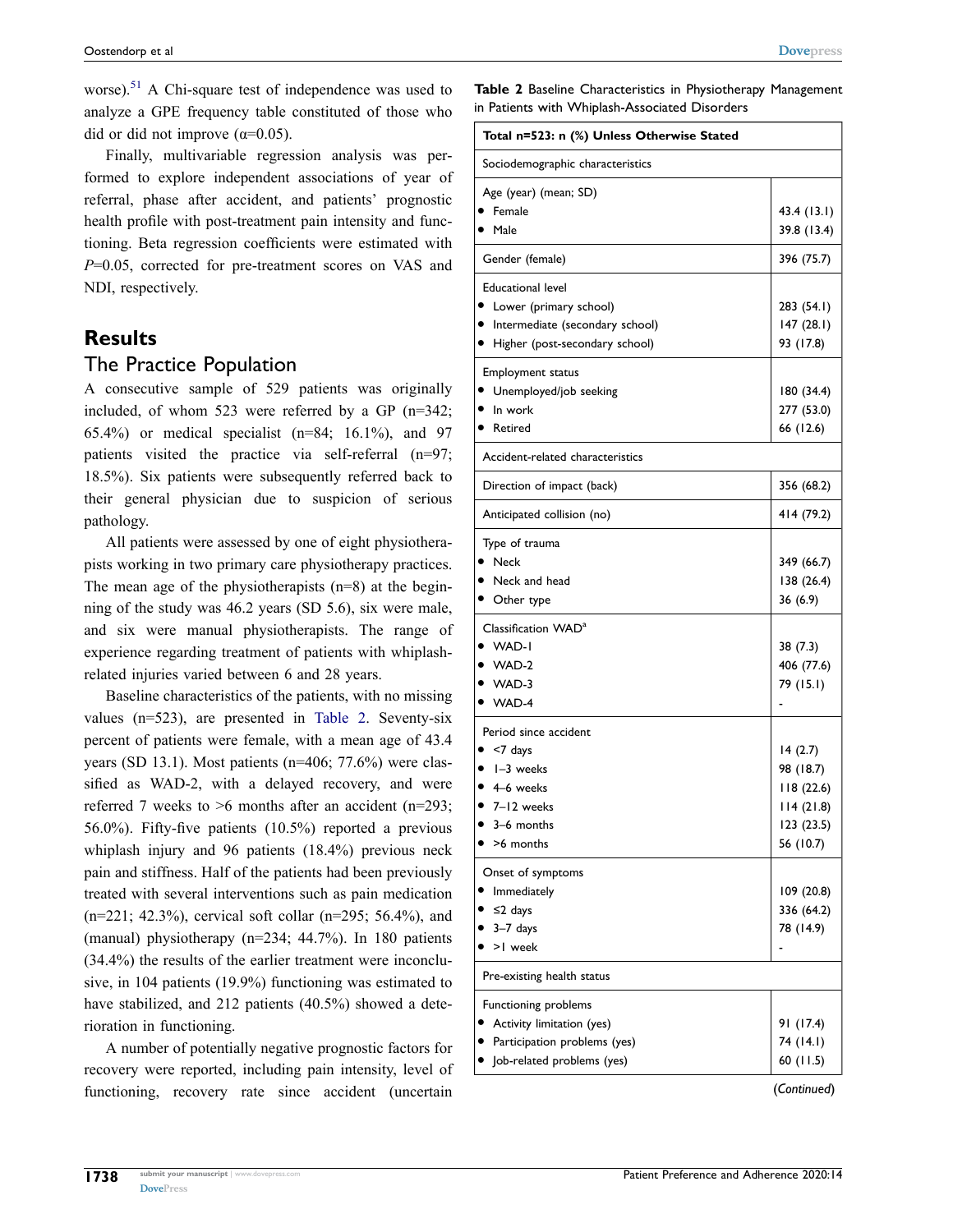#### **Table 2** (Continued).

| Total n=523: n (%) Unless Otherwise Stated                                                                                                                                            |                                                             |
|---------------------------------------------------------------------------------------------------------------------------------------------------------------------------------------|-------------------------------------------------------------|
| Relevant medication use (yes)                                                                                                                                                         | 74 (14.1)                                                   |
| Previous whiplash injury (yes)                                                                                                                                                        | 55 (10.5)                                                   |
| Previous neck pain and stiffness (yes)                                                                                                                                                | 96 (18.4)                                                   |
| Pain elsewhere (yes)                                                                                                                                                                  | 115(22.0)                                                   |
| Previous diagnostics and treatment                                                                                                                                                    |                                                             |
| Medical imaging diagnostics (yes)                                                                                                                                                     | 90 (17.2)                                                   |
| Cervical soft collar (yes)<br>$\bullet\;$ Weeks (mean; SD)                                                                                                                            | 295 (56.4)<br>3.5(1.6)                                      |
| Pain medication (yes)                                                                                                                                                                 | 221 (42.3)                                                  |
| (Manual) physiotherapy (yes; n=234)<br>• Active exercise therapy<br>$\bullet$ Manual therapy<br>• Active exercise therapy + manual therapy<br>• Massage therapy<br>• Combined therapy | 76 (32.5)<br>36 (15.4)<br>25 (10.7)<br>20(8.5)<br>77 (32.9) |
| Recovery after treatment<br>• Fully<br>· Partially<br>• Stabilization<br>• Deterioration<br>Inconclusive                                                                              | 27(5.2)<br>104 (19.9)<br>212 (40.5)<br>180 (34.4)           |
| Current health status and recovery rate                                                                                                                                               |                                                             |
| Recovery since accident<br>Normal<br>• Inconclusive<br>Deterioration                                                                                                                  | 40 (7.6)<br>339 (64.8)<br>144 (27.5)                        |
| Functioning problems<br>Impairments in musculoskeletal neck functions (yes)<br>Activity limitation (yes)<br>• Participation problems (yes)<br>Job-related problems (yes)              | 523 (100)<br>522 (99.8)<br>523 (100)<br>312 (59.7)          |
| Pain medication (yes)                                                                                                                                                                 | 131 (25.0)                                                  |
| Type and number of symptoms<br>$\leq$ 3: neck pain, stiffness, decreased ROM <sup>b</sup><br>4–6: + dizziness, headache and tinnitus<br>7-9: + cognitive impairments<br>$>9$ : + rest | 10(1.9)<br>165(31.5)<br>344 (65.8)<br>4(0.8)                |
| Pain intensity (VAS-P $\ge$ 55 mm; 0-100 mm) <sup>c</sup>                                                                                                                             | 330 (63.I)                                                  |
| Functioning (NDI >29%; 0-50 points) <sup>d</sup>                                                                                                                                      | 514 (98.3)                                                  |
| Current pain behavior and fear avoidance                                                                                                                                              |                                                             |
| Observation pain behavior (yes)                                                                                                                                                       | 510 (97.5)                                                  |
|                                                                                                                                                                                       | (Continued)                                                 |

#### **Table 2** (Continued).

| Total n=523: n (%) Unless Otherwise Stated                                                                                                                                                                                              |                                                      |
|-----------------------------------------------------------------------------------------------------------------------------------------------------------------------------------------------------------------------------------------|------------------------------------------------------|
| Modified Waddell's non-organic physical signs <sup>e</sup><br>-≤3<br>>3                                                                                                                                                                 | 9(1.7)<br>514 (97.5)                                 |
| Pain Coping Inventory <sup>e</sup><br>PCI-Active (score: 12–48) (mean; SD)<br>■ Active coping (score $\geq$ 24)<br>PCI-Passive (score 21–84) (mean; SD)<br>• Passive coping (score $\geq$ 42)                                           | 27.1(6.1)<br>396 (75.7)<br>54.2 (13.3)<br>416 (79.5) |
| Fear Avoidance Beliefs Ouestionnaire <sup>t</sup><br>FABQ-Activities (score: 0–24) (mean; SD)<br>Risk for pain avoiding behavior (score $>15$ )<br>FABQ-Work (score: 0–42) (n=354) (mean; SD)<br>Risk for no return to work (score >34) | 16.0(3.4)<br>346 (66.2)<br>29.3(7.7)<br>137 (38.7)   |

Notes: <sup>a</sup>Classification WAD: Whiplash-Associated Disorders: WAD 0: no neck symptoms, no physical sign(s); WAD 1: neck pain, stiffness or tenderness only, no physical sign(s); WAD 2: neck symptoms and musculoskeletal sign(s); WAD 3: neck symptoms and neurological sign(s); WAD 4: neck symptoms and fracture or dislocation <sup>b</sup>ROM: Range of Motion. VAS-P: Visual Analogue Scale for Pain: horizontal line of 100 mm scored from 0 (no pain) to 100 (worst imaginable pain). <sup>d</sup>NDI: Neck Disability Index: 10 items scored from 0 (no activity limitation) to 5 (major activity limitation); total score 0-50. <sup>e</sup>Modified Waddell's non-organic physical signs: superfcial tenderness, non-anatomical tenderness, pain simulation test, cervical ROM, regional disturbance, overreaction<sup>e</sup>Pain Coping Inventory (PCI): 33-item questionnaire measuring active coping (PCI-Active: 12 items [12– 48]; ≥24 active coping) and passive coping (PCI-P: 21 items [21–84]; ≥42 passive coping). Items are scored on a 4-point Likert scale ranging from 1 (hardly ever) to 4 (very often). <sup>f</sup>Fear Avoidance Beliefs Questionnaire (FABQ): 16-item questionnaire measuring fear avoidance beliefs related to physical activities (FABQ-Activities: 4 items [0–24]; >15 at risk for pain avoiding behavior), and workrelated activities (FABQ-Work: 7 items [0–42]; >34 at risk for no return to work). Items are scored on a 7-point Likert scale ranging from 0 (completely disagree) to 6 (completely agree)

[n=339; 64.8%] and deterioration  $[n=144; 27.5\%]$ , modifed Waddell's non-organic physical signs (>3: 514 [97.5%]), risk for poor functional recovery (VAS-P  $\geq$ 55 mm: n=330 [63.1%]; NDI >29%: n=514 [98.3%]), risk for passive coping (PCI-P  $\geq$ 42: n=416 [79.5%]), risk for pain avoiding behavior (FABQ-A >15: n=346 [66.2%]), and risk for no return to work (FABQ-W  $>34$ : n=137 [38.7%]).

## Quality Indicators

Pre-treatment scores for pain intensity (VAS-P) and functioning (NDI) were implemented as process indicators in clinical reasoning (during the treatment plan phase), while post-treatment scores and perceived improvement were implemented as outcome indicators (during the evaluation phase). The new quality indicators met the performance target  $(≥70%)$ .<sup>[35](#page-15-17)</sup>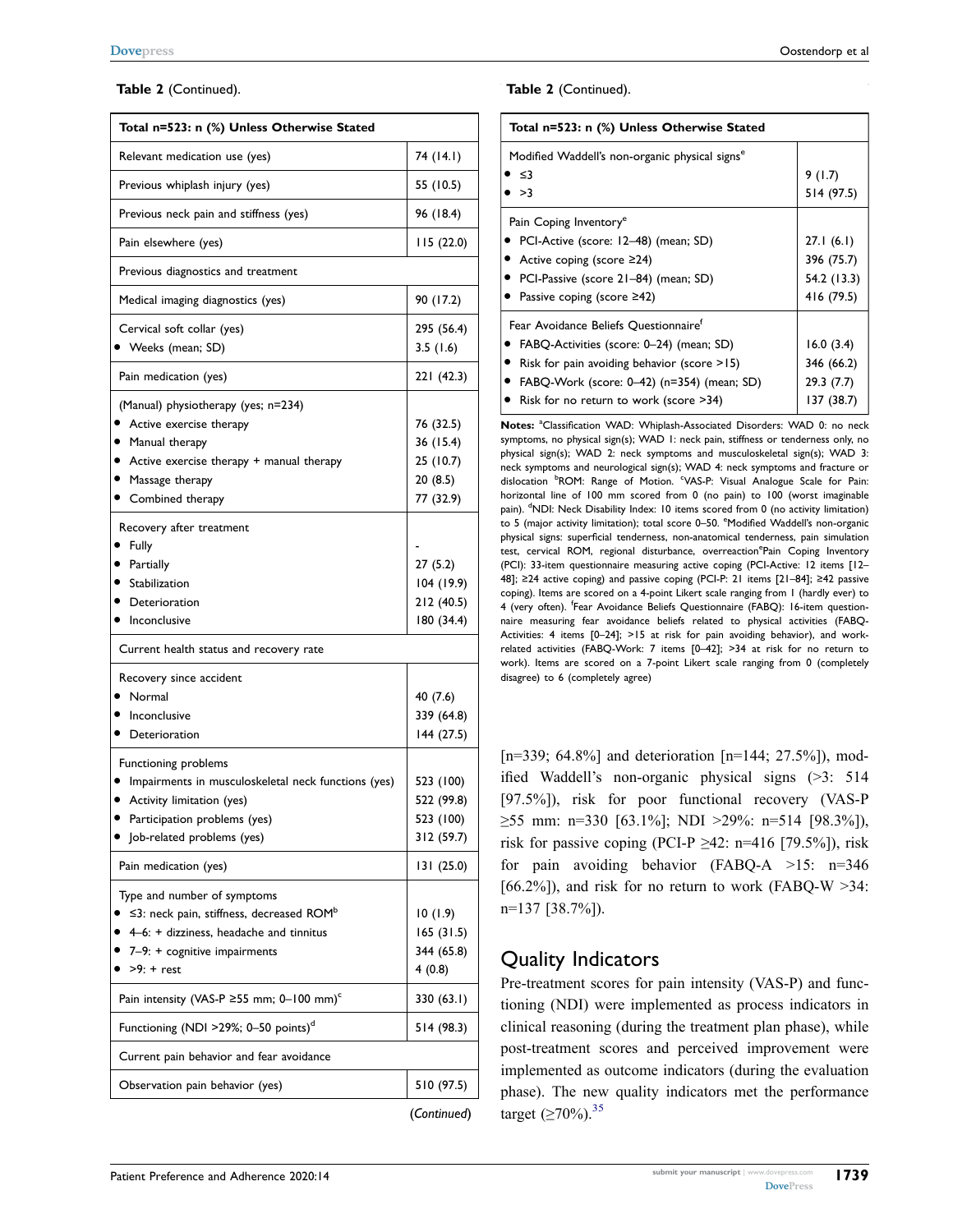## Patient-Reported Outcomes

Outcomes including mean differences between pre- and post-treatment scores on VAS-P and NDI, effect sizes (Cohen's d), percentage of patients that reached MCIDs, changes in perceived improvement (percentage of "improved", "no change" or "worse") in the total group (n=523) and per year of referral are presented in [Table 3](#page-8-0), per phase 1–6 after whiplash-related injury in [Table 4,](#page-10-0) and per prognostic health profle (profle A (n=40 [7.6%]), profle B (n=339 [64.8%]) or profle C (n=144 [27.5%])) in [Table 5.](#page-11-0)

#### Year of Referral

Pre- and post-treatment mean differences on VAS-P and NDI were statistically signifcant (*P*<0.000) and clinically relevant for the total group and for the groups per year of referral (except for the NDI-MCID at years 5 and 6). The percentage of patients who reached MCIDs was noted for MCID VAS-P ( $\geq$ 30%, ranging from 72.9 to 94.0%) and for MCID NDI  $(≥11$  points, ranging from 48.8 to 80.8%). The MCID for the total group was reached by 83.7% (n=443) for VAS-P and  $59.7\%$  (n=312) for NDI. A "large" effect size (Cohen's  $d > 0.81$ ) was noted for pain intensity, ranging from 1.61 (year 1) to 2.38 (year 4), and for functioning, ranging from 1.21 (year 7) to 2.01 (year 3). The effect size for the total group was also "large".

About half of the patients were "improved" according to the global perceived improvement scale (n=241; 46.1%), about two ffth "no change" (n=199; 38.0%), and about one ffth "worse" (n=83; 15.9%) for the total group; about the same percentages per year of referral.

Multivariable regression analysis revealed that year of referral was independently associated with post-treatment worse functioning ( $\beta$  0.27, *P<0.00*), but not with posttreatment pain intensity (β 0.01, *P 0.97*).

#### Phases After Whiplash-Related Injury

Pre- and post-treatment mean differences on VAS-P and NDI were statistically signifcant (*P*<0.000) and clinically relevant for the total group (n=523), and for the phases 1–6 after whiplash-related injury separately. The percentage of patients who reached MCIDs was noted for MCID VAS-P ( $\geq$ 30%, ranging from 79.6 to 86.4%) and for MCID NDI ( $\geq$ 11 points, ranging from 53.6 to 68.4%). Effect sizes for pain intensity were "large" (Cohen's d >0.81), ranging from 1.54 (phase 1) to 2.41 (phase 6), and were also "large" for functioning, ranging from 1.28 (phase 1) to 1.75 (phase 2). The effect size for the total group was

"large". About half of the patients were "improved" according to the global perceived improvement scale  $(n=241; 46.1\%)$ .

Phase after the accident was independently associated with post-treatment worse functioning (β 0.45, *P 0.03*), but not with post-treatment pain intensity (β 0.20, *P 0.57*).

#### Prognostic Health Profles

Pre- and post-treatment mean differences on VAS-P and NDI were statistically significant  $(p<0.00)$  and clinically relevant for the total group (n=523) and for prognostic health profle A, profle B and profle C separately. The percentage of patients who reached MCIDs was noted for MCID VAS-P ( $\geq$ 30%, ranging from 81.3 to 95.0%) and for MCID NDI  $(≥11 \text{ points}, \text{ ranging from } 57.2 \text{ to } 67.5\%).$ Effect sizes for pain intensity and functioning across the prognostic health profles were large (pain intensity ranging from 1.89 [profle A] to 2.40 [profle C]; functioning from 1.60 [profile A] to 1.66 [profile B]).

About half of the patients were "improved" according to the GPE (n=241; 46.1%). The difference between "improved" and "worse" on the GPE was statistically signifcant for all profles (*P*<0.00).

Patient prognostic health profles were not independently associated with post-treatment pain intensity (β 0.80, *P 0.40*), nor with post-treatment functioning (β 0.82, *P 0.15*).

#### Employment

Of the 523 patients, 423 patients (80.9%) were employed at the moment of referral. At the end of their treatment period, 168 patients (39.7%) did not return to work and remained on sick-leave, 123 patients (29.1%) returned with adjustments, and 132 (31.2%) returned without adjustments.

### **Discussion**

In the description of clinical reasoning in patients with WAD, process and outcome indicators for physiotherapy represent an important step forwards in understanding the relationship between process and outcome. Having defned the benefts of using PROMs and PROs as the degree to which VAS-P, NDI and perceived improvement were used and noted in the clinical reasoning process, our analysis suggests that the use of these PROMs and PROs improved the quality of care.

In this study, we found statistically and clinically signifcant differences in pain intensity and functioning that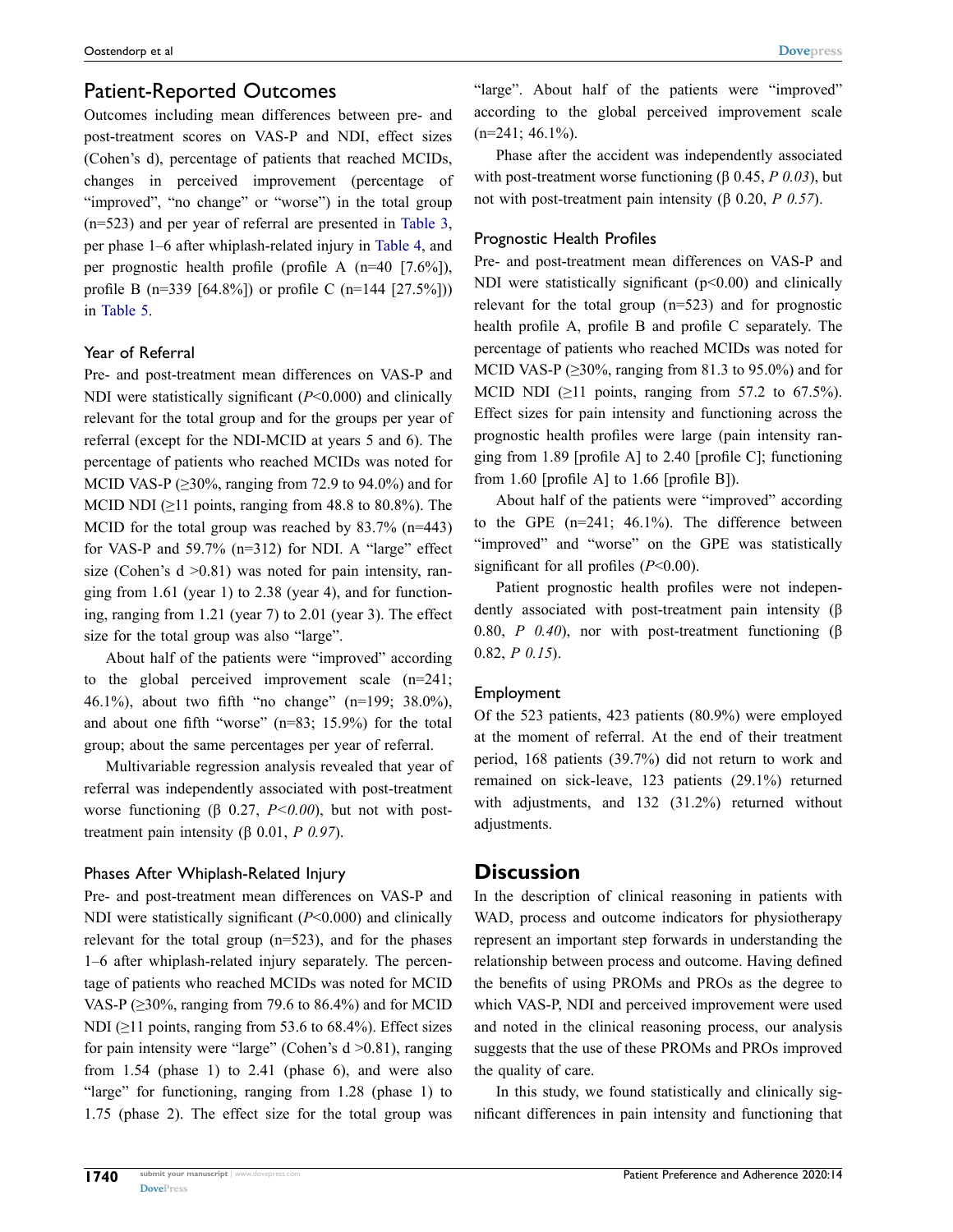<span id="page-8-0"></span>

|                                         |                                     |                                      |                       |                                  |                          |                                                        | Table 3 10 Year Related Outcomes for Physiotherapy Management in Patients with Whiplash-Associated Disorders (WAD) (n=523) |                    |                                         |                                              |                                    |                                               |                          |
|-----------------------------------------|-------------------------------------|--------------------------------------|-----------------------|----------------------------------|--------------------------|--------------------------------------------------------|----------------------------------------------------------------------------------------------------------------------------|--------------------|-----------------------------------------|----------------------------------------------|------------------------------------|-----------------------------------------------|--------------------------|
| <b>Referral</b> <sup>a</sup><br>Year of | Pain Intensity <sup>b</sup>         |                                      |                       |                                  |                          | <b>Activity Limitation</b> <sup>c</sup><br>Functioning |                                                                                                                            |                    |                                         |                                              | Perceived Improvement <sup>d</sup> |                                               |                          |
| n (%)                                   | Pre-treatment<br>Mean (SD)<br>score | Post-treatment<br>Mean (SD)<br>score | Effect<br>$size^{\#}$ | Difference<br>$(95%$ CI)<br>Mean | MCID<br>$>30\%$<br>n (%) | Pre-treatment<br>Mean (SD)<br>score                    | Post-treatment<br>Mean (SD)<br>score                                                                                       | Effect<br>$size$ # | <b>Difference</b><br>$(95%$ Cl)<br>Mean | MCID<br>n (%)<br>$\frac{1}{\sqrt{2}}$<br>pts | Improved<br>n (%)                  | change<br>n (%)<br>$\stackrel{\mathtt{o}}{z}$ | Worse<br>n (%)           |
| $1 (n=66)$<br>(12.6)                    | 56.1 (17.6)                         | 27.7 (17.6)                          | 1.61                  | $(25.5 -$<br>28.4*<br>31.4       | (83.3)<br>54             | (8.6)<br>27.9                                          | (9.4)<br>$\overline{3}$ .                                                                                                  | 1.64               | $(13.2 -$<br>$14.8*$<br>16.5)           | (74.2)<br>$\frac{6}{7}$                      | (47.0)<br>$\overline{5}$           | (36.4)<br>$\overline{24}$                     | (16.6)<br>$=$            |
| $2(n=57)$<br>(10.9)                     | 59.6 (14.8)                         | 29.2(14.5)                           | 2.07                  | $(27.6 -$<br>$30.4*$<br>33.3)    | (89.5)<br>$\overline{a}$ | 29.5<br>(7.2)                                          | (8.2)<br>16.4                                                                                                              | <b>0</b>           | $\frac{1}{2}$<br>$\frac{*}{2}$<br>14.7  | (64.9)<br>22                                 | (50.9)<br>29                       | (38.6)<br>22                                  | (10.5)<br>Ó              |
| $3(n=48)$<br>(9.2)                      | 57.5 (13.5)                         | 30.8(11.6)                           | 2.12                  | $(22.7 -$<br>$26.7*$<br>30.7)    | (72.9)<br>35             | (6.9)<br>27.5                                          | (6.2)<br>14.3                                                                                                              | 2.01               | $\frac{1}{11.5}$<br>$13.2*$<br>15.0     | (80.8)<br>$\frac{1}{2}$                      | (43.8)<br>$\overline{a}$           | (33.3)<br>$\tilde{=}$                         | (22.9)<br>$=$            |
| (0550)<br>(9.6)                         | 59.1 (14.7)                         | 28.9 (10.3)                          | 2.38                  | $(26.6 -$<br>$30.3*$<br>33.9)    | (80.0)<br>$\overline{4}$ | 29.7 (6.9)                                             | 16.6(7.0)                                                                                                                  | 1.88               | $(10.8 -$<br>$12.8*$<br>14.7            | (64.0)<br>32                                 | (44.0)<br>22                       | (42.0)<br>$\overline{a}$                      | (14.0)<br>$\overline{ }$ |
| $5 (n=30)$<br>(5.7)                     | 58.5 (11.2)                         | 33.2(13.7)                           | 2.02                  | $(20.9 -$<br>$25.2*$<br>29.6)    | (82.3)<br>25             | 27.8(5.7)                                              | (9.0)                                                                                                                      | 1.43               | $(7.7 - 14.0)$<br>$\frac{8}{10}$        | (53.3)<br>$\tilde{=}$                        | (30.0)<br>$\sigma$                 | (60.0)<br>$\overline{\mathbf{8}}$             | (10.0)<br>ς              |
| $6(n=43)$<br>(8.2)                      | 56.1 (12.8)                         | 30.7(14.4)                           | 1.86                  | $(21.8 -$<br>$25.4*$<br>29.1)    | (81.4)<br>35             | 27.4(5.9)                                              | 17.1(9.0)                                                                                                                  | 1.35               | $(8.1 - 12.5)$<br>$10.3*$               | (48.8)<br>$\overline{a}$                     | (41.9)<br>$\overset{\infty}{=}$    | (39.5)<br>$\overline{\phantom{0}}$            | (18.6)<br>$\infty$       |
| $7 (n=44)$<br>(8.4)                     | 59.6 (16.0)                         | 32.9(13.8)                           | <b>PZ1</b>            | $(22.1 -$<br>$26.8*$<br>31.4     | (77.3)<br>$\frac{1}{2}$  | 29.4(8.9)                                              | 18.3(9.5)                                                                                                                  | $\overline{121}$   | $(9.0 - 13.2)$<br>$\frac{*}{\Box}$      | (54.5)<br>24                                 | (31.8)<br>$\overline{4}$           | (40.9)<br>$\frac{\infty}{\infty}$             | (27.3)<br>$\overline{C}$ |
| $(09=0) 8$<br>$(11.5)$                  | 53.4 (11.7)                         | 27.4(11.8)                           | 2.21                  | $(22.8 -$<br>$25.9*$<br>29.1)    | (83.3)<br>SO,            | 25.4(6.6)                                              | 14.1(7.3)                                                                                                                  | $\overline{1.6}$   | $(9.5 - 13.1)$<br>$\stackrel{*}{=}$     | (55.0)<br>33                                 | (48.3)<br>29                       | (31.7)<br>$\tilde{c}$                         | (20.0)<br>$\overline{C}$ |

(*Continued*)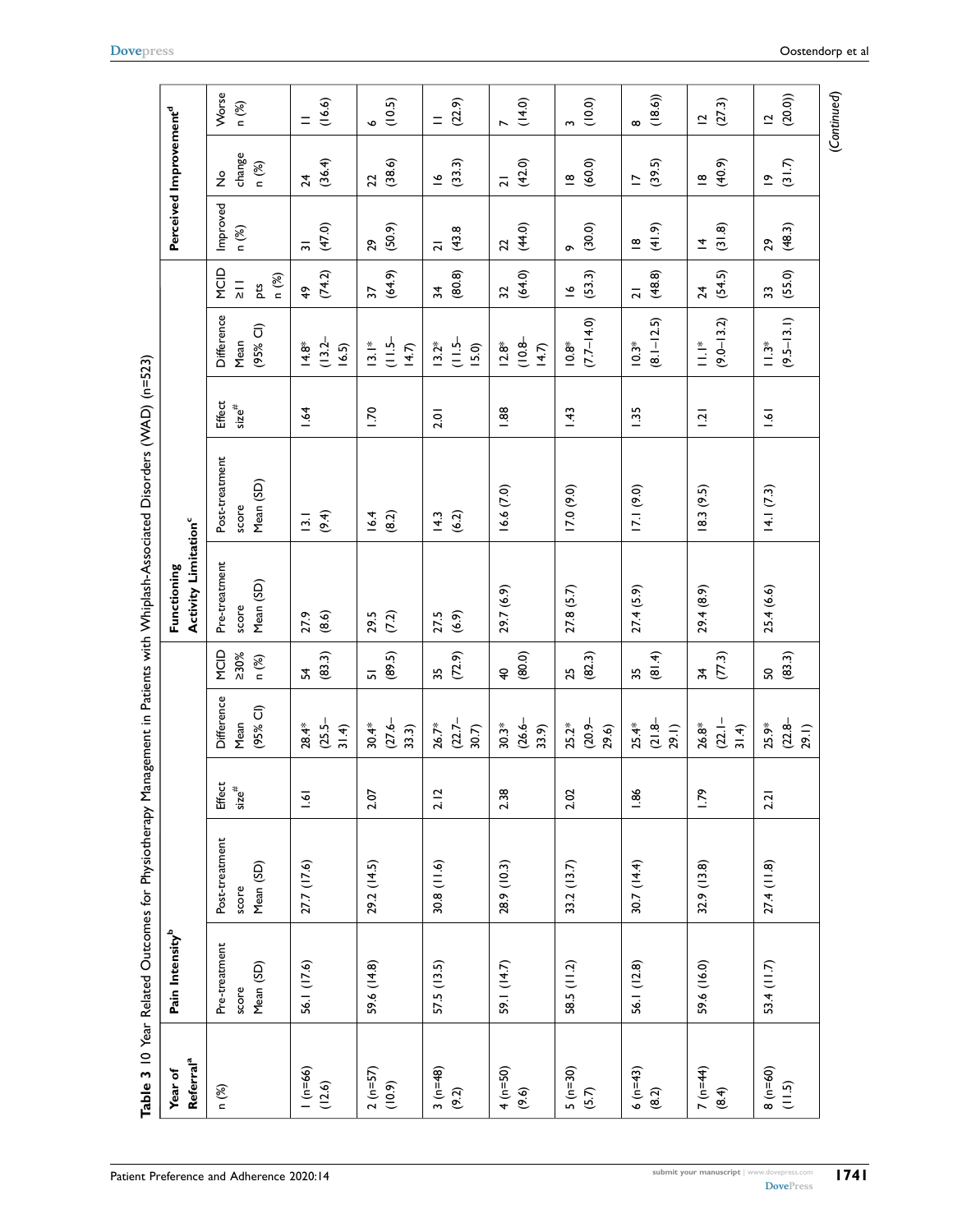| Referral <sup>a</sup><br>Year of | Pain Intensity <sup>p</sup> |                                                                                |            |                                      |               | Activity Limitation <sup>c</sup><br>Functioning |                                                                                                                                                                                                                                                                                                                                                                                                                                                                                                                                                                                                                             |                |                                   |                         |                          | Perceived Improvement <sup>a</sup> |                          |
|----------------------------------|-----------------------------|--------------------------------------------------------------------------------|------------|--------------------------------------|---------------|-------------------------------------------------|-----------------------------------------------------------------------------------------------------------------------------------------------------------------------------------------------------------------------------------------------------------------------------------------------------------------------------------------------------------------------------------------------------------------------------------------------------------------------------------------------------------------------------------------------------------------------------------------------------------------------------|----------------|-----------------------------------|-------------------------|--------------------------|------------------------------------|--------------------------|
| $9 (n=58)$<br>$\overline{11}$    | 58.4 (14.4)                 | 29.5(13.8)                                                                     | 2.05       | $(26.1 -$<br>29.0*<br>31.9           | (87.9)<br>丽   | 28.6 (7.9)                                      | 16.5(9.8)                                                                                                                                                                                                                                                                                                                                                                                                                                                                                                                                                                                                                   | $\frac{36}{2}$ | (10.4<br>$ 2.1*$<br>13.9          | $(53.4)$ $(53.4)$       |                          | (34.5)<br>20                       | (12.0)                   |
| $10 (n=67)$<br>(12.8)            | 59.9 (15.0)                 | 28.9 (11.1)                                                                    | 2.07       | $(28.6 -$<br>$\frac{*}{31}$<br>33.5) | (94.0)<br>3   | 29.1 (7.9)                                      | 17.0(8.8)                                                                                                                                                                                                                                                                                                                                                                                                                                                                                                                                                                                                                   | $\frac{45}{3}$ | $(10.7 -$<br>$12.2*$<br>13.6)     | (52.2)<br>35            | (55.2)<br>27             | (35.8)<br>24                       | $\widetilde{\mathbf{e}}$ |
| Total $(n=523)$                  | 57.8 (14.5)                 | 29.6 (13.5)                                                                    | <b>Dic</b> | $(27.2 -$<br>$28.2*$<br>29.3)        | (83.7)<br>443 | 28.2 (7.5)                                      | 15.9(8.6)                                                                                                                                                                                                                                                                                                                                                                                                                                                                                                                                                                                                                   | 1.52           | $\frac{1}{8}$<br>$12.3*$<br>(5.9) | (59.7)<br>$\frac{2}{3}$ | (46.1)<br>$\overline{4}$ | (38.0)<br>န္                       | (15.9)<br>සූ             |
|                                  |                             | medium; >0.81 large. *Statistical significance P< 0.001 (paired sample t-test; |            |                                      |               |                                                 | individual delta pre-post) MCID: Minimal Clinically Important Difference: VAS-P 230% of pretreatment score (mm). 'Functioning/Activity limitation: Neck<br>Notes: "Year of referral: 2002–2011 (1-10). "Pain intensity: Visual Analogue Scale for Pain (VAS-P): horizontal line of 100 mm scored from 0 (no pain) to 100 (worst imaginable pain). "Effect size: Cohen's d 0.21–0.50 small<br>Disability Index (NDI): 10 items scored from 0 (no activity limitation) to 5 (major activity limitation); total score 0-50 points # Effect size: see Pain Intensity. *Statistical significance: see Pain Intensity MCID: Minim |                |                                   |                         |                          |                                    |                          |

Disability Index (NDI): 10 items scored from 0 (no activity limitation) to 5 (major activity limitation); total score 0-50 points. # Effect size: see Pain Intensity. \*Statistical significance: see Pain Intensity MCID: Mini Impor Clinically Minimal  $|$ ntensity l air Disability Index (ND)): 10 items scored from 0 (no activity limitation) to 5 (major activity limitation); total score 0–50 points. # Effect size: see Pain Intensity, \*Statistical significance: see F<br>Difference: NDI 211 poi Difference: NDI ≥11 points dGlobal Perceived Effect: "improved" ('complete improved'; "much improved"; "slightly improved"); "no change"; "worse" (slightly worse'; "much worse").

#### Oostendorp et al **[Dovepress](http://www.dovepress.com)**

were unrelated to year of referral, phase after whiplashrelated injury or prognostic health profle. MCID values were approximately 80% for VAS-P and 60% for functioning (NDI). Perceived improvement was more likely with a positive (profle A) than with a negative prognostic health profle (profle C).

## Patient Population and Specialist Primary Care Physiotherapy Practice

All patients were referred to two primary care physiotherapy practices, both of which were specialized in the assessment and management of patients with neck pain. With the exception of a few patients with red fags, complete data on all included patients were assessed in this retrospective cohort study. The characteristics of our patient sample were comparable to participants in other Dutch studies $65-68$  $65-68$  and to patients in international studies., $69,70$  $69,70$  and the characteristics of the participating physiotherapists were comparable to the national average. $71$ 

## <span id="page-9-2"></span><span id="page-9-1"></span><span id="page-9-0"></span>Patient-Reported Outcomes

As mentioned in the introduction, longitudinal studies were identifed that described patient follow-up at 1 year<sup>[15,](#page-15-2)18</sup> or at 5, 15 or 17 years<sup>[19,](#page-15-4)[21](#page-15-5)</sup> following a motor vehicle accident. Although there are a great number of studies investigating prognostic factors in relation to the course of recovery in patients with WAD, to the best of the authors' knowledge, no previous study of equivalent duration has described the quality of the clinical reasoning process, including the integration of the PROMs and PROs "pain intensity", "functioning" and "perceived improvement" as indicators, in patients after WADrelated accident referred to specialist primary care physiotherapy practices.

## Year of Referral

The period of time before referral after whiplash-related accident has shifted over the years, becoming longer. Unsurprisingly, referrals in the fnal years of the study included a higher proportion of chronic cases relative to the early years. This factor presumably explains the outcome of worse functioning as time progressed.

It is clear that over the years of referral most patients reached the MCID value of  $\geq$ 30% for initial pain intensity score. Although a percentage and not a fxed number of mm was chosen as initial pain intensity threshold, an unanswered question is whether the MCID VAS-P score

**Table 3** (Continued).

Table 3 (Continued)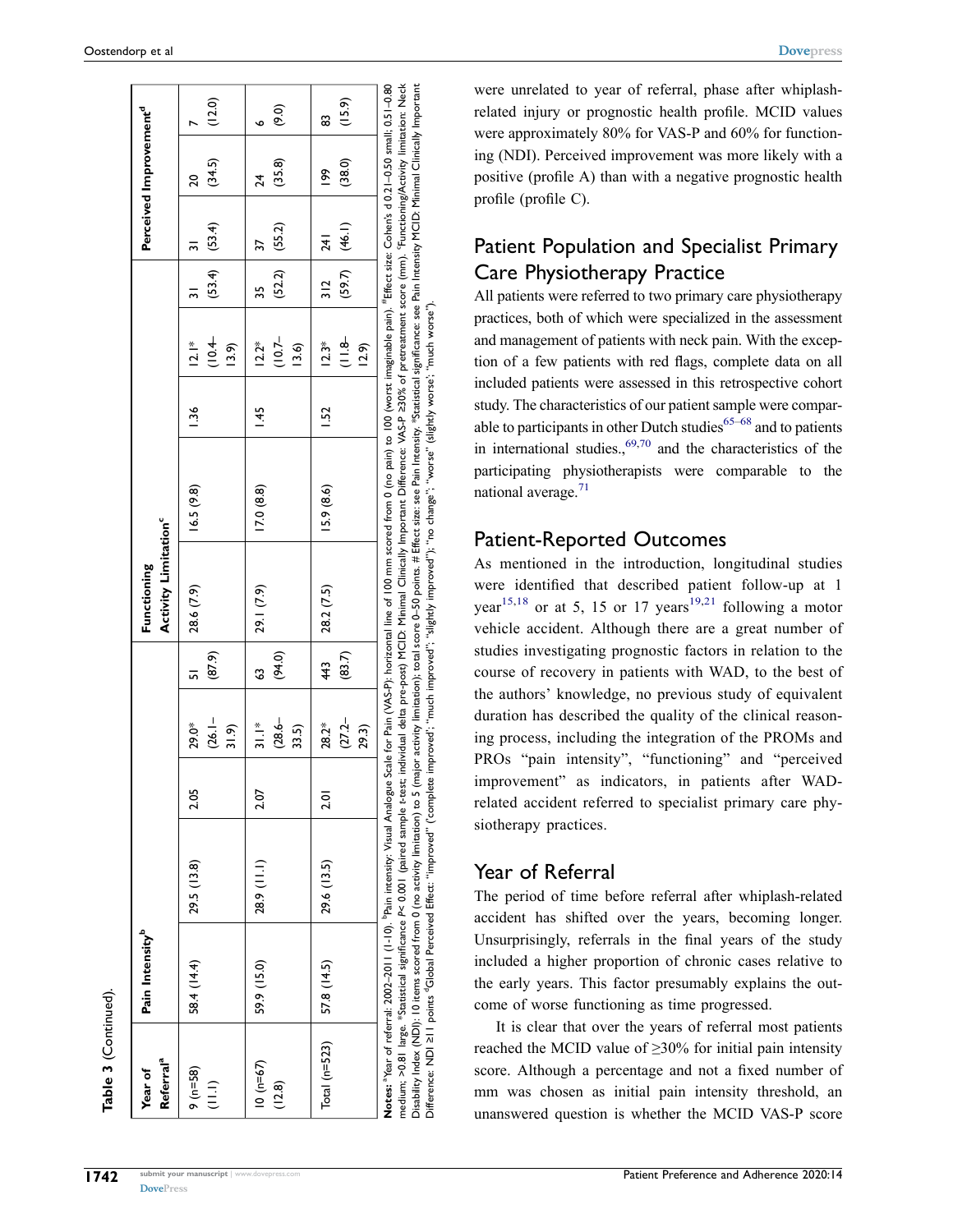<span id="page-10-0"></span>

| Phases After Whiplash-<br>Related Injury <sup>a</sup>                                                                                                                                                                                                                                                                                                                                                                                                                                                                                                                                                                                                                                                                                                                                                                                                                                                                                                                                                                                                                                                                                                                                                                                                                                                                                              | Pain Intensity <sup>b</sup>                |                                                       |                               |                                  |                                    | Activity Limitation <sup>c</sup><br>Functioning |                                      |                               |                                           |                                             |                   | Perceived Improvement <sup>d</sup>        |                          |
|----------------------------------------------------------------------------------------------------------------------------------------------------------------------------------------------------------------------------------------------------------------------------------------------------------------------------------------------------------------------------------------------------------------------------------------------------------------------------------------------------------------------------------------------------------------------------------------------------------------------------------------------------------------------------------------------------------------------------------------------------------------------------------------------------------------------------------------------------------------------------------------------------------------------------------------------------------------------------------------------------------------------------------------------------------------------------------------------------------------------------------------------------------------------------------------------------------------------------------------------------------------------------------------------------------------------------------------------------|--------------------------------------------|-------------------------------------------------------|-------------------------------|----------------------------------|------------------------------------|-------------------------------------------------|--------------------------------------|-------------------------------|-------------------------------------------|---------------------------------------------|-------------------|-------------------------------------------|--------------------------|
| n (%)                                                                                                                                                                                                                                                                                                                                                                                                                                                                                                                                                                                                                                                                                                                                                                                                                                                                                                                                                                                                                                                                                                                                                                                                                                                                                                                                              | treatment<br>score<br>Mean<br>(SD)<br>Pre- | treatment<br>score<br>Mean<br>Post-<br>$\overline{5}$ | Effect<br>$size$ <sup>#</sup> | Difference<br>$(95%$ CI)<br>Mean | MCID<br>>30%<br>n (%)              | Pre-treatment<br>Mean (SD)<br>score             | Post-treatment<br>Mean (SD)<br>score | Effect<br>$size$ <sup>#</sup> | Difference<br>(95% Cl)<br>Mean            | MCID<br>n (%)<br>$\frac{1}{\lambda}$<br>pts | Improved<br>n (%) | No change<br>(same as<br>before)<br>n (%) | Worse<br>n (%)           |
| $n=14(2.7)$<br>$(27 \text{ days})$<br>Phase 1                                                                                                                                                                                                                                                                                                                                                                                                                                                                                                                                                                                                                                                                                                                                                                                                                                                                                                                                                                                                                                                                                                                                                                                                                                                                                                      | (18.5)<br>47.5                             | (15.6)<br>21.2                                        | 1.54                          | $(20.9 -$<br>$26.3*$<br>31.7     | (85.7)<br>$\overline{\phantom{a}}$ | (8.7)<br>22.4                                   | (9.7)<br>10.6                        | 1.28                          | $(8.4 - 15.7)$<br>$ 2.1*$                 | (57.1)<br>$\infty$                          | (64.3)<br>ò       | (28.6)<br>4                               | (7.1)                    |
| $(1-3$ weeks)<br>n=98 (18.7)<br>Phase 2                                                                                                                                                                                                                                                                                                                                                                                                                                                                                                                                                                                                                                                                                                                                                                                                                                                                                                                                                                                                                                                                                                                                                                                                                                                                                                            | (14.1)<br>57.5                             | (13.5)<br>30.0                                        | $-1.99$                       | $(25.1 -$<br>$27.6*$<br>30.1     | (79.6)<br>78                       | 28.4<br>(7.5)                                   | 15.0<br>(7.8)                        | 1.73                          | $(12.0 -$<br>$13.4*$<br>14.7              | (68.4)<br>57                                | (39.8)<br>39      | (43.9)<br>$\boldsymbol{\hat{4}}$          | (16.3)<br>$\tilde{=}$    |
| $n=118(22.6)$<br>(4-6 weeks)<br>Phase 3                                                                                                                                                                                                                                                                                                                                                                                                                                                                                                                                                                                                                                                                                                                                                                                                                                                                                                                                                                                                                                                                                                                                                                                                                                                                                                            | (16.7)<br>56.7                             | (15.4)<br>28.7                                        | 1.74                          | $(26.1 -$<br>28.2*<br>30.2       | (86.4)<br>102                      | 27.6<br>(8.5)                                   | (9.9)<br>15.7                        | 1.29                          | $\frac{1}{\sqrt{1}}$<br>$12.2*$<br>13.3)  | (61.9)<br>73                                | (45.8)<br>54      | (36.4)<br>$\frac{4}{3}$                   | (17.8)<br>$\overline{a}$ |
| $(7-12$ weeks)<br>$n=114(22.0)$<br>Phase 4                                                                                                                                                                                                                                                                                                                                                                                                                                                                                                                                                                                                                                                                                                                                                                                                                                                                                                                                                                                                                                                                                                                                                                                                                                                                                                         | (14.1)<br>57.9                             | (12.0)<br>29.1                                        | 2.20                          | $(26.4 -$<br>28.8*<br>31.2       | (86.0)<br>98                       | (7.1)<br>28.4                                   | (7.7)<br>$\overline{6}$              | 1.56                          | $\frac{1}{\sqrt{11}}$<br>$12.3*$<br>13.5) | (57.9)<br>\$                                | (52.6)<br>SO      | (34.2)<br>39                              | (13.1)<br>$\overline{5}$ |
| $(3-6$ months)<br>$n=123(23.5)$<br>Phase 5                                                                                                                                                                                                                                                                                                                                                                                                                                                                                                                                                                                                                                                                                                                                                                                                                                                                                                                                                                                                                                                                                                                                                                                                                                                                                                         | (12.5)<br>57.8                             | (13.0)<br>30.0                                        | 2.18                          | $(25.6 -$<br>$27.7*$<br>29.8)    | (85.4)<br>105                      | 28.3<br>(6.5)                                   | (8.0)<br>16.0                        | 69                            | $\frac{11.4}{4}$<br>$12.2*$<br>13.8       | (55.3)<br>38                                | (43.9)<br>54      | (40.7)<br>ន                               | (15.4)<br>$\tilde{=}$    |
| (>6 months)<br>$n = 56(10.7)$<br>Phase 6                                                                                                                                                                                                                                                                                                                                                                                                                                                                                                                                                                                                                                                                                                                                                                                                                                                                                                                                                                                                                                                                                                                                                                                                                                                                                                           | (12.9)<br>63.0                             | 33.2(<br>$\begin{array}{c}\n\circ \\ 0\n\end{array}$  | 2.41                          | $(26.1 -$<br>29.7*<br>33.3)      | (82.1)<br>$\frac{4}{6}$            | (7.2)<br>30.3                                   | (8.8)<br>$\frac{8}{9}$               | $\overline{142}$              | $(9.4 - 13.6)$<br>$\stackrel{*}{=}$       | (53.6)<br>30                                | (44.6)<br>25      | (35.7)<br>$\overline{20}$                 | 19.7<br>$=$              |
| $n = 523$<br>Total                                                                                                                                                                                                                                                                                                                                                                                                                                                                                                                                                                                                                                                                                                                                                                                                                                                                                                                                                                                                                                                                                                                                                                                                                                                                                                                                 | (14.5)<br>57.8                             | (13.5)<br>29.6                                        | 2.01                          | $(27.2 -$<br>28.2*<br>29.3)      | (84.7)<br>443                      | (7.5)<br>28.2                                   | (8.6)<br>15.9                        | 1.52                          | $\frac{1}{9}$<br>12.9<br>12.3             | (59.7)<br>312                               | (46.1)<br>241     | (38.0)<br>$\frac{6}{6}$                   | (15.9)<br>83             |
| Analogue Scale for Pain (VAS-P): horizontal line of 100 mm scored from 0 (no pain) to 100 (worst imaginable pain) # Effect size: Cohen's d 0.21–0.50 small, 0.51–0.80 medium; >0.81 large *Statistical significance P< 0.001 (<br>recovery Phase 4a: 7–12 weeks; sub-acute; inconclusive recovery Phase 4b: 7–12 weeks; sub-chronic; delayed recovery Phase 5: 3–6 months; chronic; no recovery Phase 6: > 6 months; chronic; no recovery. Phain intensity: Visu<br>t-test; individual delta pre-post) -MCID: Minimal Clinically Important Difference: VAS-P ≥30% of pretreatment score (mm). Functioning/Activity limitation: Neck Disability Index (NDI): 10 items scored from 0 (no activity li<br>(major activity limitation); total score 0–50 points "Effect size: see Pain Intensity* Statistical significance: P< 0.001 (paired sample t-test; individual delta pre-post) MCID: Minimal Clinically Important Difference: NDI<br>Notes: <sup>a</sup> Phase after whiplash-related injury: Phase I: <7 days; acute; normal recovery Phase 3: 4-6 weeks; sub-acute; inconclusive recovery Phase 3b: 4-6 weeks; sub-acute; inconclusive recovery Phase 3b: 4-6 weeks; sub-ch<br>Perceived Effect: perceived improvement -"improved" ('complete improved'; 'much improved''; ''slightly improved''; ''worse'' (slightly worse'; 'much worse''). |                                            |                                                       |                               |                                  |                                    |                                                 |                                      |                               |                                           |                                             |                   |                                           |                          |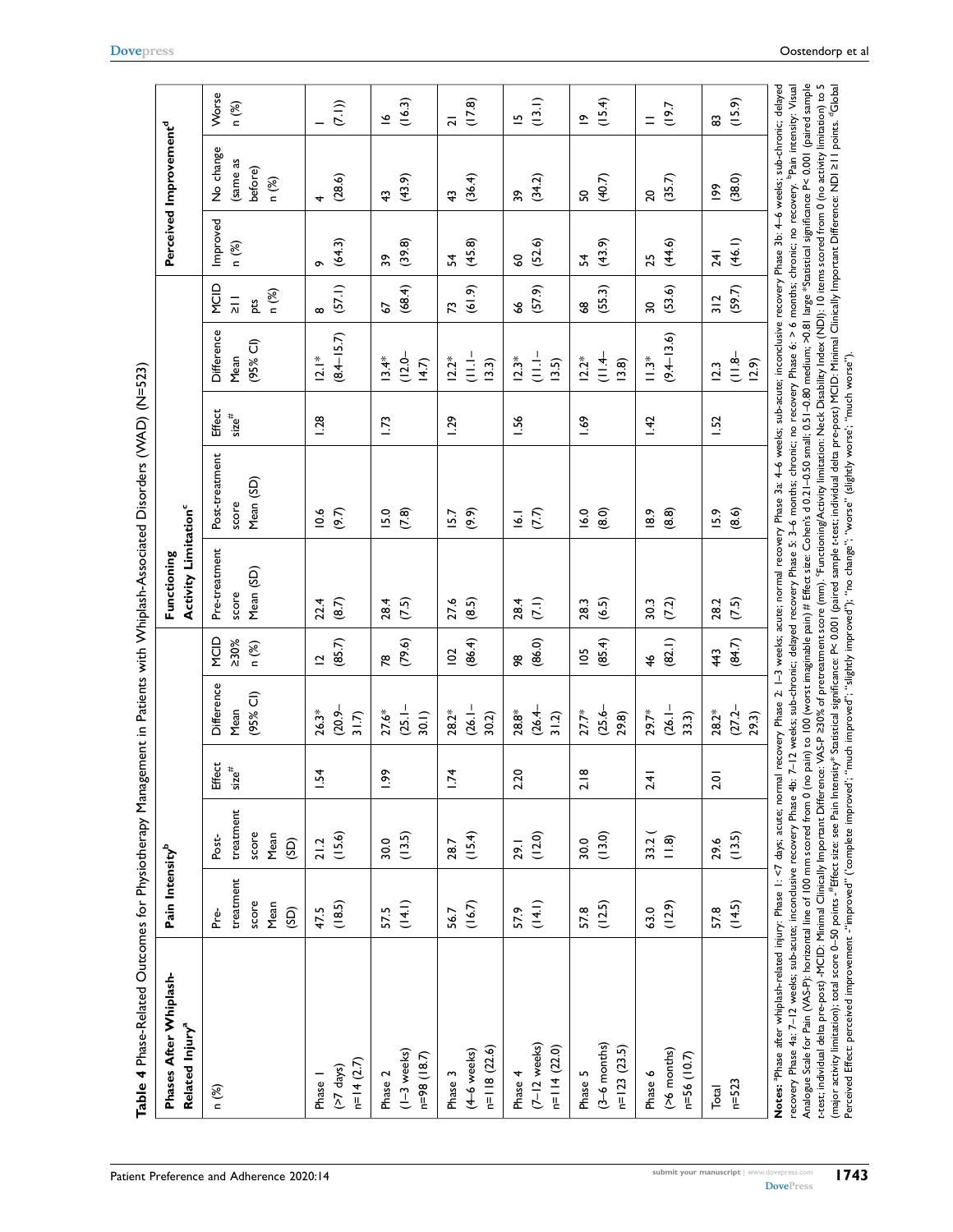<span id="page-11-0"></span>

| Profile <sup>a</sup><br>Health | Pain Intensity <sup>b</sup>            |                                                                                                                                                                                                                                                                                                                                                                                                                                                                                                                                                                                                                                                                                                                                                                                                                                                                                                                                                                                                                                                                                                                                                                                        |                               |                                  |                       | Activity Limitation <sup>c</sup><br>Functioning |                                                                                                                                                                        |                               |                                                  |                                                         |                           | Perceived improvement <sup>d</sup>        |                |
|--------------------------------|----------------------------------------|----------------------------------------------------------------------------------------------------------------------------------------------------------------------------------------------------------------------------------------------------------------------------------------------------------------------------------------------------------------------------------------------------------------------------------------------------------------------------------------------------------------------------------------------------------------------------------------------------------------------------------------------------------------------------------------------------------------------------------------------------------------------------------------------------------------------------------------------------------------------------------------------------------------------------------------------------------------------------------------------------------------------------------------------------------------------------------------------------------------------------------------------------------------------------------------|-------------------------------|----------------------------------|-----------------------|-------------------------------------------------|------------------------------------------------------------------------------------------------------------------------------------------------------------------------|-------------------------------|--------------------------------------------------|---------------------------------------------------------|---------------------------|-------------------------------------------|----------------|
| n (%)                          | Pre-treatment<br>score<br>Mean<br>(SD) | Post-treatment<br>score<br>Mean<br>(SD)                                                                                                                                                                                                                                                                                                                                                                                                                                                                                                                                                                                                                                                                                                                                                                                                                                                                                                                                                                                                                                                                                                                                                | Effect<br>$size$ <sup>#</sup> | Difference<br>$(95%$ CI)<br>Mean | NCID<br>>30%<br>n (%) | Pre-treatment<br>score<br>Mean<br>(SD)          | Post-treatment<br>score<br>Mean<br>ලූ                                                                                                                                  | Effect<br>$size$ <sup>#</sup> | Difference<br>$(95%$ CI)<br>Mean                 | <b>D</b><br>NCID<br>n (%)<br>$\frac{1}{\lambda}$<br>pts | Improved<br>n (%)         | No change<br>(same as<br>before)<br>n (%) | Worse<br>n (%) |
| $n=40(7.6)$<br>Profile A       | (15.7)<br>40.8                         | (12.5)<br>13.9                                                                                                                                                                                                                                                                                                                                                                                                                                                                                                                                                                                                                                                                                                                                                                                                                                                                                                                                                                                                                                                                                                                                                                         | $\frac{8}{3}$                 | $(23.3 -$<br>26.9*<br>30.5)      | (95.0)<br>57          | (8.8)<br>20.6                                   | (7.7)<br>7.4                                                                                                                                                           | $-60$                         | $\frac{1}{16}$<br>$13.2*$<br>(4.7)               | (67.5)<br>27                                            | (85.0)<br>$\frac{1}{2}$   | (10.0)                                    | (5.0)          |
| $n=339(64.8)$<br>Profile B     | $(11.7)$<br>55.6                       | $(11.8)$<br>29.4                                                                                                                                                                                                                                                                                                                                                                                                                                                                                                                                                                                                                                                                                                                                                                                                                                                                                                                                                                                                                                                                                                                                                                       | 2.23                          | $(24.9 -$<br>26.2*<br>27.4)      | (81.3)<br>277         | (6.3)<br>27.2                                   | (7.8)<br>15.4                                                                                                                                                          | $-66$                         | $\frac{1}{11}$<br>$\sum_{n=1}^{\infty}$<br>(2.5) | (57.2)<br>$\frac{8}{1}$                                 | (44.2)<br>$\overline{50}$ | (39.5)<br>$\frac{135}{2}$                 | (15.9)<br>54   |
| $n=144(27.5)$<br>Profile C     | (13.6)<br>67.5                         | (14.0)<br>34.4                                                                                                                                                                                                                                                                                                                                                                                                                                                                                                                                                                                                                                                                                                                                                                                                                                                                                                                                                                                                                                                                                                                                                                         | 2.40                          | $(31.3 -$<br>$33.3*$<br>35.4)    | (86.8)<br>125         | (7.4)<br>32.7                                   | $\binom{8.8}{ }$<br>$\frac{2}{3}$                                                                                                                                      | 1.65                          | $(12.3 -$<br>$13.4*$<br>(9.6)                    | (63.2)<br>$\overline{5}$                                | (39.6)<br>57              | (41.7)<br>\$                              | (18.8)<br>27   |
| $(n=523)$<br>Total             | (14.5)<br>57.8                         | (13.5)<br>29.6                                                                                                                                                                                                                                                                                                                                                                                                                                                                                                                                                                                                                                                                                                                                                                                                                                                                                                                                                                                                                                                                                                                                                                         | $\overline{2.0}$              | $(27.2 -$<br>28.2*<br>29.3)      | (84.7)<br>443         | (7.5)<br>28.2                                   | (8.6)<br>15.9                                                                                                                                                          | 1.52                          | $(11.8 -$<br>$12.3*$<br>(6.7)                    | (59.7)<br>312                                           | (46.1)<br><b>241</b>      | (38.0)<br>es<br>I                         | (15.9)<br>83   |
|                                |                                        | (YAS-P): horizontal line of 100 mm scored from 0 (no pain) to 100 (worst imaginable pain) ."Effect size: Cohen's d 0.21-0.50 Spanali, 0.51-0.80 medium; >0.81 large *Statistical significance P< 0.001 (paired sample t-test;<br>activity limitations, inconclusive coping, inconclusive fear avoidance -Profile C: delayed recovery, high intensity of pain, increasing pain, decreasing activities, passive coping, fear avoidance. Pain intensity: Visual An<br>pre-post) MCID: Mininal Clinically Important Difference: VAS-P 230% of pretreatment score (mm). "Functioning/Activity limitation: Neck Disability Index (NDI): 10 items scored from 0 (no activity limitation) to 5 (major act<br>imitation); total score 0–50 points "Effect size: see Pain Intensity*Statistical significance: P< 0.001 (paired sample t-test; individual delta pre-post) MCID: Minimal Clinically Important Difference: NDI 211 points. "Glob<br>perceived improvement "improved" (complete improved", "much improved", "slightly improved"), "no change", "worse" (slightly worse", "much worse").<br>Notes: <sup>a</sup> Prognostic health profile: Profile: normal recovery, low intensity of |                               |                                  |                       |                                                 | pain, decreasing pain, increasing activities, active coping, no fear avoidance Profile B: inconclusive recovery, middle intensity of pain, persistent pain, persistent |                               |                                                  |                                                         |                           |                                           |                |

Table 5 Health Profile-Related Outcomes for Physiotherapy Management in Patients with Whiplash-Associated Disorders (WAD) (n=523) **Table 5** Health Profle-Related Outcomes for Physiotherapy Management in Patients with Whiplash-Associated Disorders (WAD) (n=523)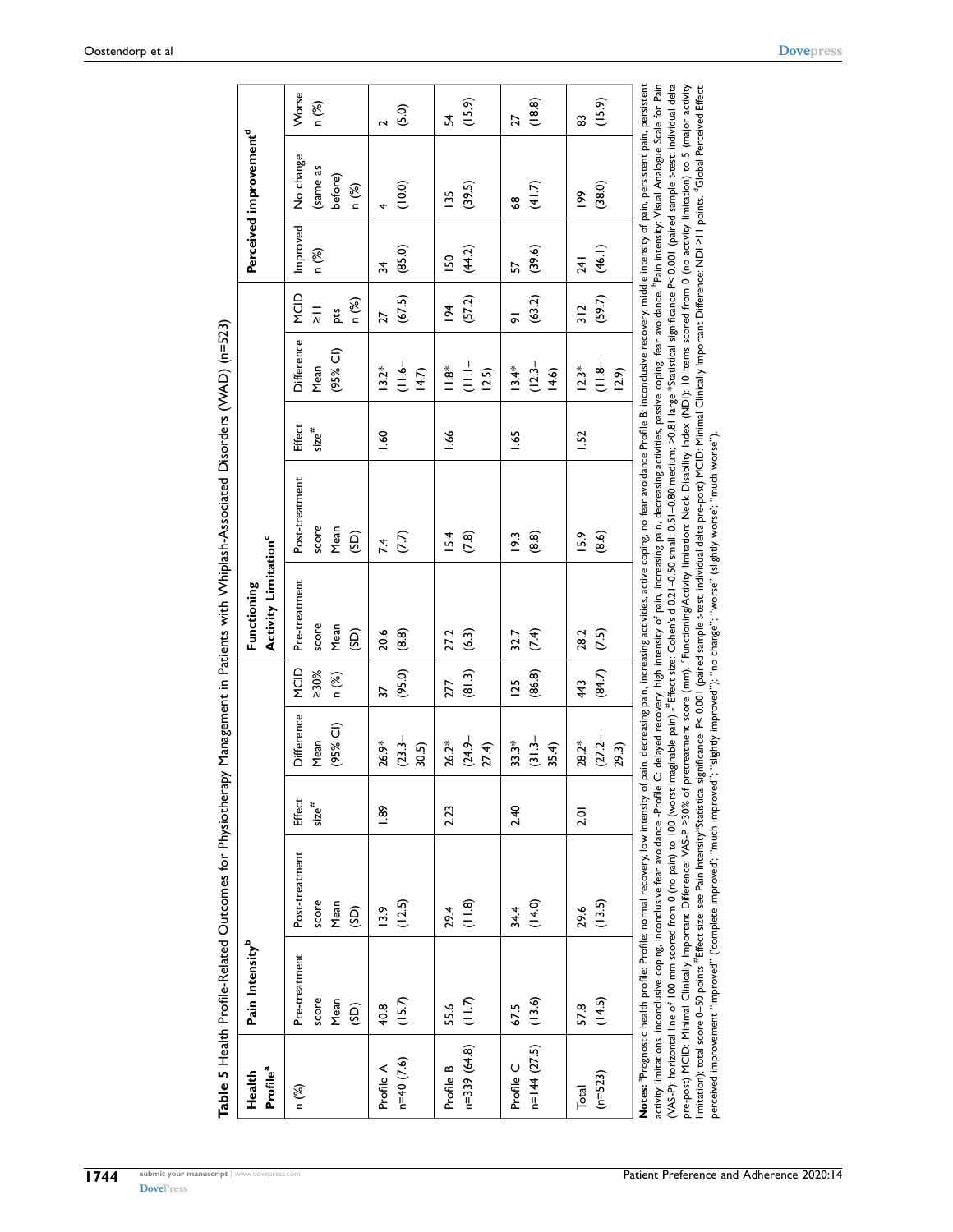differs with the intensity of pain experienced. In retrospect, it might have been better to use a reduction in VAS-P of 20% for mild pain (VAS-P  $\leq$ 30 mm), 30% for moderate pain (VAS-P 31–60 mm) and 40% for severe pain (VAS-P 61–100 mm). This variable "minimal" reduction probably corresponds more closely to patients' perception of their pain experience than a reduction of  $\geq 30\%$ of all initial scores.[72](#page-16-21)

## <span id="page-12-0"></span>Phases After Whiplash-Related Injury

The time frame defined by the Quebec Task Force  $WAD<sup>4</sup>$ guided the clinical management of patients in this study and other studies. The time frame, combined with prognostic factors, defned three profles in relation to recovery. However, distinguishing between "normal recovery", "delayed recovery" or "no recovery" at the moment of referral was clinically diffcult, and the distinction between "normal recovery" and "delayed recovery" was particularly unclear in the early phases after the whiplash injury. This resulted in the classifcation of more than half of the patients as 'uncertain recovery'. Nevertheless, the direction of recovery became clearer over the course of the treatment period and treatment sessions.

It was also apparent that the effect sizes for reduction of pain intensity in the later chronic phases were larger than those in the acute phases. A plausible explanation for this observation is that it is "easier" to lower a severe pain intensity score (VAS-P >61 mm) than a mild score (VAS-P <30 mm). Furthermore, patients with chronic pain are more often interested in reducing pain intensity than in increasing functioning.

The phases 4, 5 and 6 had a higher proportion of chronic cases relative to earlier phases. This fnding is presumably associated with the outcome of worse functioning.

The percentage of patients showing "improvement", "no change" or "worse" was approximately equivalent across all phases. This emphasizes the superiority of classifcations based on prognostic factors for recovery, which can be infuenced by physiotherapy treatment, compared to time-related classifcations in relation to whiplash-related injury.

## Prognostic Health Profle

A defnition of a prognostic health profle is a complex of positive and negative variables that can be used to estimate the chance of functional recovery in patients with  $WAD<sup>27</sup>$ The prognostic health profles used here were based on the

recognition of the clinical patterns of positive or negative prognostic factors for recovery. Five prognostic factors were included (course of recovery, pain intensity, functioning, coping, and fear avoidance). However, many other prognostics predict the outcome in patients with whiplash-related injury, such as pain intensity, widespread pain, sensory hypersensitivity, previous activity limitations, frequency of deterioration after previous treatment, history of previous neck injury, and behavioral and psy-chological factors.<sup>[18](#page-15-3)[,24,](#page-15-8)[73](#page-16-22)-77</sup> It is becoming increasingly clear that compensation and legal factors also often con-tribute to prognostics after whiplash-related injury.<sup>[78](#page-16-24)</sup> These factors were not included in the clinical estimation of prognostic patterns in this study.

<span id="page-12-3"></span><span id="page-12-2"></span><span id="page-12-1"></span>It is not known how far the participating physiotherapists may have weighed all these prognostic factors when drawing up treatment plans, estimating the length of the treatment period, and determining the number of treatment sessions. Physiotherapists generally show a preference for dealing with mechanical aspects of whiplash injury, despite the growing recognition of psychological and cog-nitive factors as major contributing factors.<sup>79–[82](#page-17-0)</sup> In general, physiotherapists are inclined to overestimate the value of their own clinical assessment in their process of clinical reasoning and decision making, rather than applying guideline-based recommendations and using pre-treatment scores of pain intensity and functioning, and the risk scores of active or passive coping and fear avoidance.

Elements of prognostic health profles were integrated into treatment goals and the choice of treatment modalities. For instance, positive prognostic factors (ie, low pain intensity, moderate activity limitation and active coping) were integrated into treatment goals for (acute) phases 1–3, and negative prognostic factors (ie, increasing pain intensity, decreasing activities and passive coping) into treatment goals for (chronic) phases 4–6. However, a prognostic profle is often a mix of positive and negative factors, but may sometimes include mainly positive or mainly negative factors. Perceived complete or optimal improvement was reported by around 80% of the patients with mostly positive prognostic factors, about 40% with a mix of positive and negative prognostic factors, and 40% with negative prognostic factors, distributed over all phases.

It might be worthwhile to consider replacing clinical estimations of pain intensity, functioning, coping and fear avoidance in prognostic profles with individual pre-treatment scores for pain intensity and functioning, together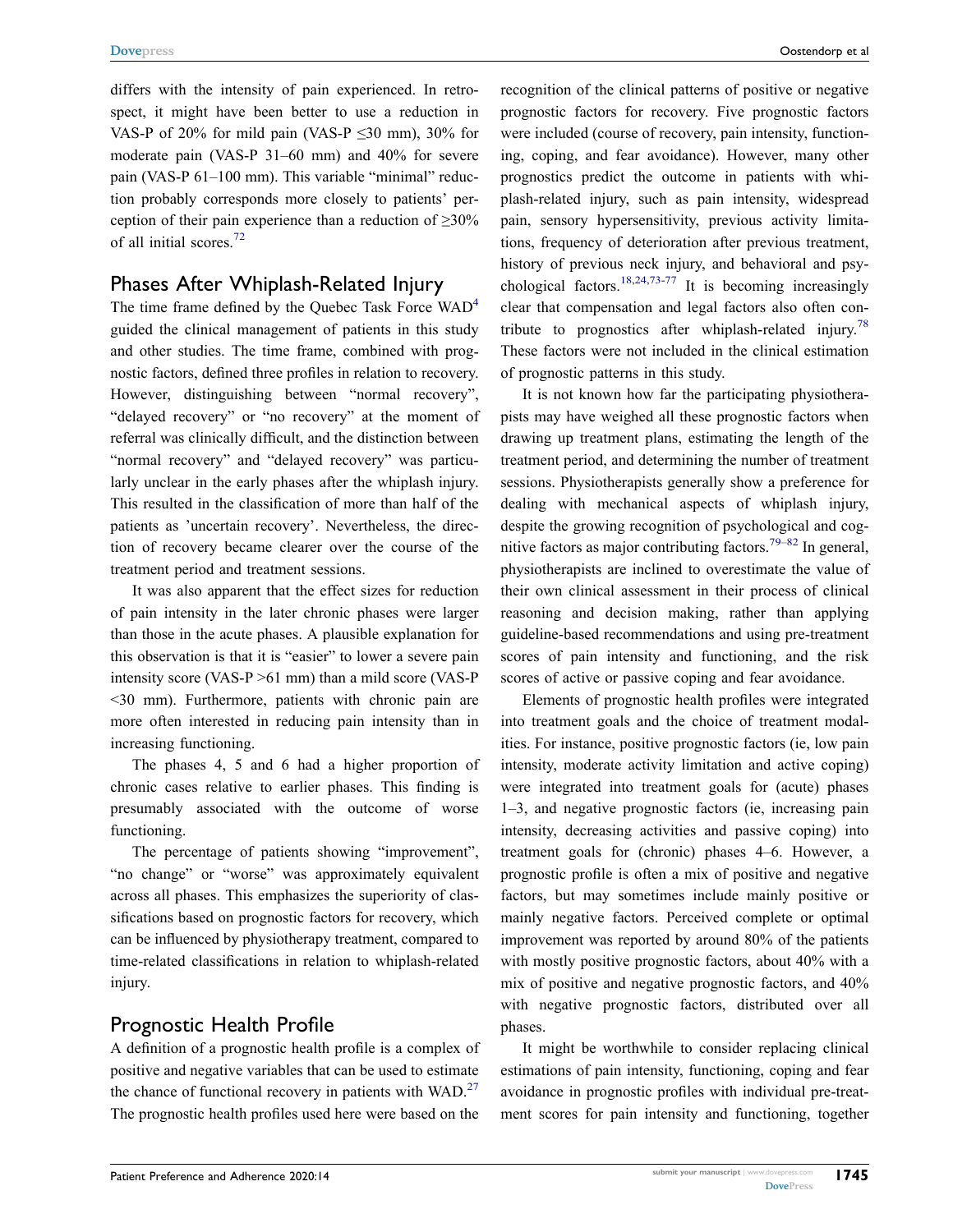with risk scores for passive coping and fear avoidance. About 80% of the study population was at risk for passive coping and about 66% was at risk for pain avoiding behavior. In contrast to the prognostic profles used here, scores on the PCI and FABQ were moderately but signifcantly associated with the PROs "pain intensity", "functioning" and "perceived improvement" in patients with WAD.<sup>36</sup> Integration of these measurement scores into the clinical reasoning process and the treatment plan, goals and modalities in the physiotherapy assessment of patients with WAD would represent a further improvement.

<span id="page-13-2"></span>A second consideration is the possible construction of a multicomponent prognostic sum score, analogous to the impairment sum score used in patients with refex sympathetic dystrophy[.83](#page-17-1) Scores for pain, range of motion, temperature and volume were transformed into scores ranging from 1 to 10, resulting in a sum score from 4 to 40. The impairment sum score has been shown to be reliable, valid and responsive in patients with refex sympathetic dystrophy.[83](#page-17-1) In a similar manner, it should be possible to convert generic (ie, VAS-P, PCI and FABQ) and nongeneric (ie, previous history of neck injury, type and number of whiplash-related symptoms, and NDI scores) prognostic factors into a sum score as a tool to steer treatment plans for WAD, and a comparable tool (risk assessment score) has already been developed by the Danish Whiplash Study Group.<sup>84</sup> Optimizing physiotherapy treatment based on a sum score of generic and nongeneric prognostic factors is a challenge, but will likely improve the process of clinical reasoning, decision making, and outcomes in patients with WAD.

## <span id="page-13-3"></span>Ceiling Effect of Physiotherapy Treatment

Nearly all patients reached the MCID value for pain intensity and more than half reached the MCID value for functioning in all phases after whiplash-related injury and in all prognostic health profles. However, only about half of the patients experienced actual improvement. One plausible explanation is a "ceiling effect" in the treatment response.

International data indicate that approximately 50% of people who experience a whiplash accident will not recover but will continue to experience ongoing disability and pain at one year or longer after an accident.<sup>[15](#page-15-2)–21</sup> One plausible explanation is a ceiling effect for physiotherapy treatment in patients with WAD. Despite the poor prospects for recovery, treatment response remains an important issue. One of the conclusions of a recently published

neck pain, including WAD, was that different physiotherapy modalities or combinations of modalities have only small to moderate effect sizes in the short term, with low to moderate certainty of evidence. $8 \text{ In the past twenty}$  $8 \text{ In the past twenty}$ years, little real progress has been made in the "treatment-response" relationship in patients with WAD. Indeed, many reviews have called for further research in an effort to identify tractable factors associated with an optimal treatment response. However, despite a multitude of studies, treatment effectiveness and treatment outcomes after a whiplash-related injury are still a matter of considerable debate. One possible resolution of this question is the contention that an optimal treatment response relationship has already been achieved. **Limitations**

synthesis of the best available evidence in patients with

The principal limitations of this retrospective cohort study were involvement of only two primary care physiotherapy practices in the Netherlands, and data were collected by eight physiotherapists in total. These two practices are specialized in the assessment and management of patients with WAD. While the characteristics of the participating physiotherapists were comparable to the national average  $72$  and the patient sample was comparable to participants in other Dutch studies,  $66-68$  $66-68$  the low number of participating practices and physiotherapists may have limited generalizability of the results.

<span id="page-13-4"></span><span id="page-13-1"></span><span id="page-13-0"></span>The dataset was checked in 2016 for completeness and actuality. The content of the pen and paper patient record was confrmed on the basis of Dutch guidelines "Physiotherapy Documentation", as published in  $2016^{30}$  $2016^{30}$  $2016^{30}$ and in 2019.<sup>[31](#page-15-13)</sup> Although the pen and paper record has now been replaced by electronic patient documentation, $85$  the pen and paper record used in this study still meets the requirements of the most recent Dutch CPG Physiotherapy Documentation.[31](#page-15-13) Despite the limitations of RCD studies generally, including this RCD-WAD study, the expectation was that the results of this study could plausibly represent insights into the PROs and treatment-related outcomes in patients with WAD anno 2020. In order to assess the quality of our study using the RCD-WAD, we compared the text to the criteria of the RECORD statement and found that most criteria were met. $86,87$  $86,87$ 

<span id="page-13-5"></span>Another limitation of this study was the length of follow-up, which was limited to one or two contacts within a few months of discharge. With regard to primary care physiotherapy, the Dutch health care system sets a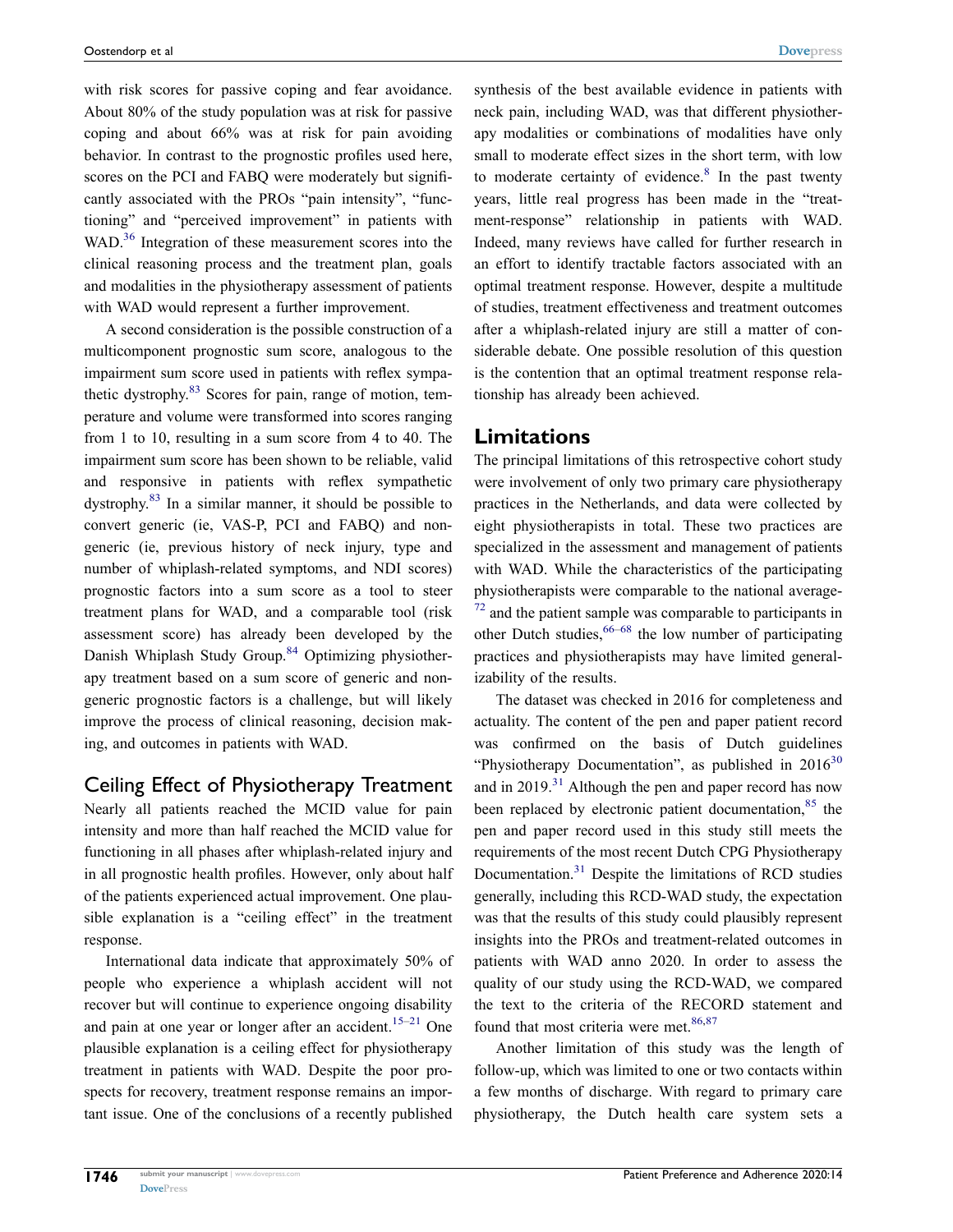**[Dovepress](http://www.dovepress.com)** Oostendorp et al

<span id="page-14-10"></span>maximum number of sessions and does not allow for longer follow-up. The variability in pain and functioning found in patients in long-term studies<sup>[16](#page-15-27),18</sup> can presumably be extrapolated to the patient population in the present study. However, due to an incomplete understanding of the long-term variability of symptoms and functioning beyond the treatment period, it is very difficult to give patients a realistic personal outlook regarding long-term functioning. Nonetheless, electronic tools can be used to defne MCIDs for pain intensity and functioning, which in turn provide useful individual information on whether the patient shows a meaningful improvement or a worsening of pain and functioning over time.

In contrast to longitudinal studies,  $19-21$  $19-21$  our study only included data gathered during the treatment episode, without additional follow-up. Within these limitations, about half of the patients improved while the other half were categorized as "no change" or "worse", without meaningful differences related to year of treatment or phase after whiplash-related injury. Based on the results of longitudinal studies of functional recovery after whiplash-related injury, it seems unlikely that recovery rates will improve substantially in the future. International data also indicate that approximately 50% of people involved in a whiplash accident will not recover and will continue to experience ongoing activity limitations and long-term neck pain.

## **Conclusion**

This study highlighted the integration of PROMs and PROs as quality indicators in the clinical reasoning process in the management of patients with WAD. These recommended measurements were successfully applied in two primary care physiotherapy practices over a period of 10 years, across all phases after whiplash-related accident and with different prognostic health profles.

Statistically and clinically important differences in pain intensity and functioning were found but were unrelated to year of referral, phase after whiplash-related injury or prognostic health profle.

The MCID VAS-P score did not differ depending on experienced pain.

Finally, improving the integration of the consensusbased PROMs that underpin the process of clinical reasoning in patients with WAD will improve the homogeneity and comparability of data collected in primary care physiotherapy practice.

## **Author Contributions**

All authors made a signifcant contribution to the work reported, whether that is in the conception, study design, execution, acquisition of data, analysis and interpretation, or in all these areas; took part in drafting, revising or critically reviewing the article; gave fnal approval of the version to be published; have agreed on the journal to which the article has been submitted; and agree to be accountable for all aspects of the work.

## **Disclosure**

The authors report no conficts of interest in this work.

## **References**

- <span id="page-14-0"></span>1. Bovim G, Schrader H, Sand T. Neck pain in the general population. *Spine*. [1994](#page-0-20);19(12):1307–1309. doi:[10.1097/00007632-199406000-](https://doi.org/10.1097/00007632-199406000-00001) [00001](https://doi.org/10.1097/00007632-199406000-00001)
- 2. Carroll LJ, Hogg-Johnson S, van der Velde G, et al. Bone and joint decade 2000-2010 task force on neck pain and its associated disorders. Course and prognostic factors for neck pain in the general population: results of the bone and joint decade 2000-2010 task force on neck pain and its associated disorders. *Spine*. 2008;33(4Suppl): S75–82. doi:[10.1097/BRS.0b013e31816445be](https://doi.org/10.1097/BRS.0b013e31816445be)
- <span id="page-14-1"></span>3. Croft PR, Lewis M, Papageorgiou AC, et al. Risk factors for neck pain: a longitudinal study in the general population. *Pain*. [2001](#page-0-20);93 (3):317–325. doi:[10.1016/S0304-3959\(01\)00334-7](https://doi.org/10.1016/S0304-3959(01)00334-7)
- <span id="page-14-2"></span>4. Spitzer WO, Skovron ML, Salmi LR, et al. Scientifc monograph of the quebec task force on whiplash-associated disorders: redefning "whiplash" and its management. *Spine*. [1995](#page-1-0);20(8Suppl):1S–73S.
- <span id="page-14-3"></span>5. Carroll LJ, Holm LW, Hogg-Johnson S, et al. Course and prognostic factors for neck pain in whiplash-associated disorders (WAD): results of the bone and joint decade 2000-2010 task force on neck pain and its associated disorders. *Spine*. [2008;](#page-1-1)33(4Suppl):S83–92. doi:[10.1097/BRS.0b013e3181643eb8](https://doi.org/10.1097/BRS.0b013e3181643eb8)
- <span id="page-14-4"></span>6. Hurwitz EL, Carragee EJ, van der Velde G, et al. Bone and joint decade 2000-2010 task force on neck pain and its associated disorders. treatment of neck pain: noninvasive interventions: results of the bone and joint decade 2000-2010 task force on neck pain and its associated disorders. *Spine*. [2008;](#page-1-2)33(4Suppl):S123–152. doi:[10.1097/](https://doi.org/10.1097/BRS.0b013e3181644b1d) [BRS.0b013e3181644b1d](https://doi.org/10.1097/BRS.0b013e3181644b1d)
- 7. Sterling M. Physiotherapy management of whiplash-associated disorders (WAD). *J Physiother*. 2014;60:5–12. doi:[10.1016/j.jphys.2013.12.004](https://doi.org/10.1016/j.jphys.2013.12.004)
- <span id="page-14-5"></span>8. Sterling M, de Zoete RMJ, Coppieters I, Farrell SF. Best evidence rehabilitation for chronic pain part 4: neck pain. *J Clin Med*. [2019](#page-1-2);8 (8):pii: E1219. doi:[10.3390/jcm8081219](https://doi.org/10.3390/jcm8081219)
- <span id="page-14-6"></span>9. Kyte DG, Calvert M, van der Wees PJ, Ten Hove R, Tolan S, Hill JC. An introduction to patient-reported outcome measures (PROMs) in physiotherapy. *Physiotherapy*. [2015;](#page-1-3)101(2):119–125. doi:[10.1016/j.](https://doi.org/10.1016/j.physio.2014.11.003) [physio.2014.11.003](https://doi.org/10.1016/j.physio.2014.11.003)
- <span id="page-14-7"></span>10. Mercieca-Bebber R, King MT, Calvert MJ, Stockler MR, Friedlander M. The importance of patient-reported outcomes in clinical trials and strategies for future optimization. *Patient Relat Outcome Meas*. [2018](#page-1-4);9:353–367. doi:[10.2147/PROM.S156279](https://doi.org/10.2147/PROM.S156279)
- <span id="page-14-8"></span>11. Patient-reported outcome. Available from: [https://en.wikipedia.org/](https://en.wikipedia.org/wiki/Patient-reported_outcome) [wiki/Patient-reported\\_outcome.](https://en.wikipedia.org/wiki/Patient-reported_outcome) Accessed April 18, 2020.
- <span id="page-14-9"></span>12. Verburg AC, van Dulmen SA, Kiers H, Nijhuis-van der Sanden MWG, van der Wees PJ. Development of a standard set of outcome measures for non-specifc low bac pain in Dutch primary care physiotherapy practices: a Delphi study. *Eur Spine J*. [2019;](#page-1-5)28(7):1550– 1564. doi:[10.1007/s00586-019-05962-x](https://doi.org/10.1007/s00586-019-05962-x)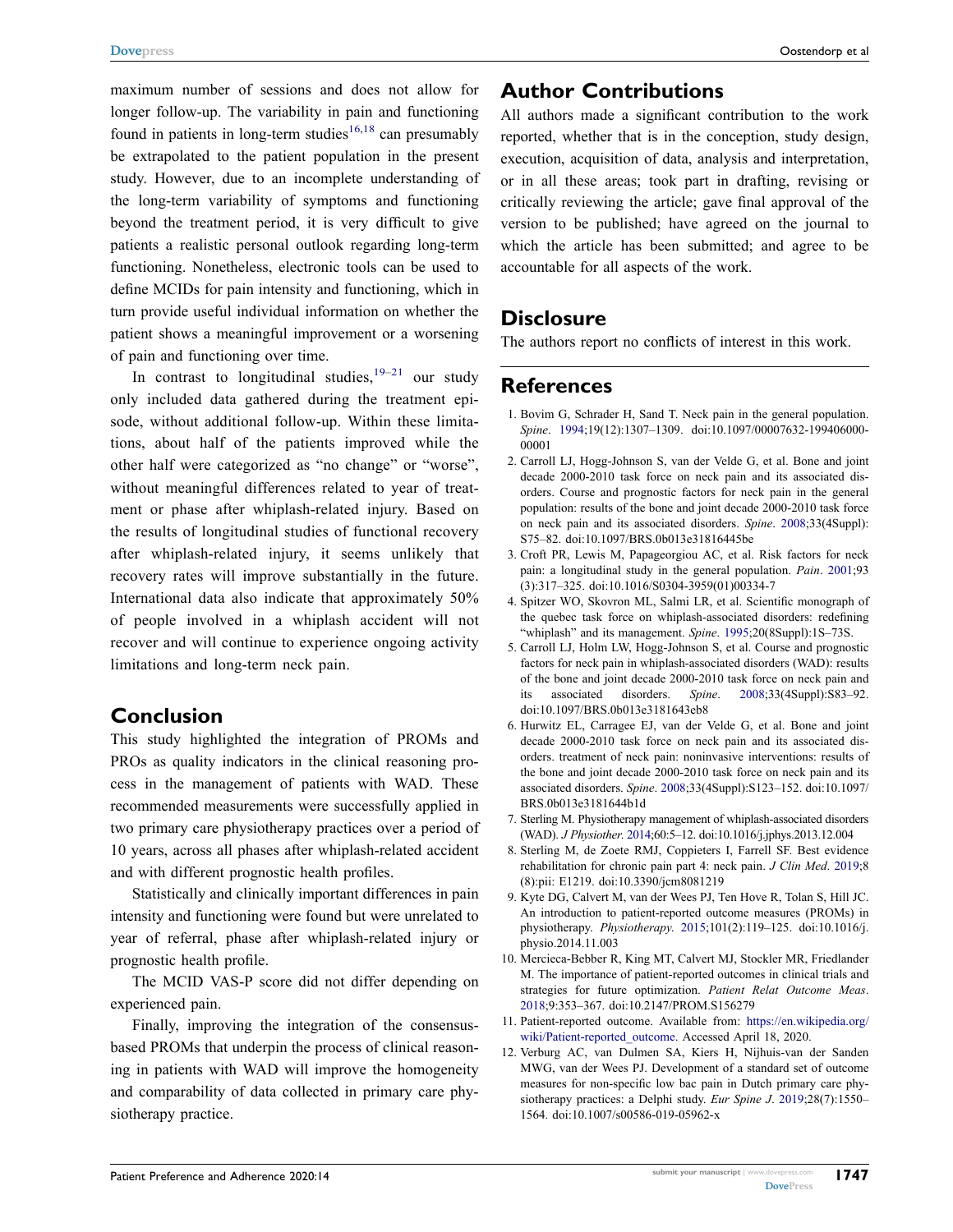- <span id="page-15-0"></span>13. van Dulmen SA, van der Wees PJ, Staal JB, Braspenning JCC, Nijhuis-van der Sanden MWG. Patient reported outcome measures (PROMs) for goalsetting and outcome measurement in primary care physiotherapy, an explorative feld study. *Physiotherapy*. [2017](#page-1-5);103 (1):66–72. doi:[10.1016/j.physio.2016.01.001](https://doi.org/10.1016/j.physio.2016.01.001)
- <span id="page-15-1"></span>14. Lawrence M, Olesen F. Indicators of quality health care. *Eur J Gen Pract*. [1997](#page-1-6);3:103–108. doi:[10.3109/13814789709160336](https://doi.org/10.3109/13814789709160336)
- <span id="page-15-2"></span>15. Kasch H, Qerama E, Kongsted A, Bendix T, Jensen TS, Bach FW. Clinical assessment of prognostic factors for long-term pain and handicap after whiplash injury: a 1-year prospective study. *Eur J Neurol*. [2008;](#page-1-7)15(11):1222–1230. doi:[10.1111/j.1468-1331.2008.](https://doi.org/10.1111/j.1468-1331.2008.02301.x)  02301 x
- <span id="page-15-27"></span>16. Myrtveit SM, Carstensen T, Kasch H, Ørnbøl E, Frostholm L. Initial healthcare and coping preferences are associated with outcome 1 year after whiplash trauma: a multicentre 1-year follow-up study. *BMJ Open*. [2015;](#page-14-10)5(3):e007239. doi:[10.1136/bmjopen-2014-007239](https://doi.org/10.1136/bmjopen-2014-007239)
- 17. Gehrt TB, Wisbech Carstensen TB, Ørnbøl E, Fink PK, Kasch H, Frostholm L. The role of illness perceptions in predicting outcome after acute whiplash trauma: a multicenter 12-month follow-up study. *Clin J Pain*. 2015;31(1):14–20. doi:[10.1097/AJP.0000000000000085](https://doi.org/10.1097/AJP.0000000000000085)
- <span id="page-15-3"></span>18. Åsenlöf P, Bring A, Söderlund A. The clinical course over the frst year of whiplash associated disorders (WAD): pain-related disability predicts outcome in a mildly affected sample. *BMC Musculoskelet Disord*. [2013](#page-1-7);14:361. doi:[10.1186/1471-2474-14-361](https://doi.org/10.1186/1471-2474-14-361)
- <span id="page-15-4"></span>19. Styrke J, Sojka P, Björnstig U, Stålnacke BM. Symptoms, disabilities, and life satisfaction fve years after whiplash injuries. *Scand J Pain*. [2014;](#page-1-8)5(4):229–236. doi:[10.1016/j.sjpain.2014.06.001](https://doi.org/10.1016/j.sjpain.2014.06.001)
- 20. Squires B, Gargan MF, Bannister GC. Soft-tissue injuries of the cervical spine. 15-year follow-up. *J Bone Joint Surg Br.* 1996;78 (6):955–957. doi:[10.1302/0301-620X.78B6.0780955](https://doi.org/10.1302/0301-620X.78B6.0780955)
- <span id="page-15-5"></span>21. Bunketorp L, Nordholm L, Carlsson J. A descriptive analysis of disorders in patients 17 years following motor vehicle accidents. *Eur Spine J*. [2002;](#page-1-9)11(3):227–234. doi:[10.1007/s00586-002-0393-y](https://doi.org/10.1007/s00586-002-0393-y)
- <span id="page-15-6"></span>22. Carroll LJ, Hogg-Johnson S, Cote P, et al. Course and prognostic factors for neck pain in workers: results of the bone and joint decade 2000-2010 task force on neck pain and lts associated disorders. *Spine*. [2008;](#page-1-8)33(4Suppl):S93–S100. doi:[10.1097/BRS.0b013e31816445d4](https://doi.org/10.1097/BRS.0b013e31816445d4)
- <span id="page-15-7"></span>23. Kamper SJ, Rebbeck TJ, Maher CG, McAuley JH, Sterling M. Course and prognostic factors of whiplash: a systematic review and meta-analysis. *Pain*. [2008](#page-1-1);138(3):617–629. doi:[10.1016/j.pain.20](https://doi.org/10.1016/j.pain.2008.02.019)  [08.02.019](https://doi.org/10.1016/j.pain.2008.02.019)
- <span id="page-15-8"></span>24. Walton DM, Pretty J, MacDermid JC, Teasell RW. Risk factors for persistent problems following whiplash injury: results of a systematic review and meta-analysis. *J Orthop Sports Phys Ther*. [2009](#page-1-1);39 (5):334–350. doi:[10.2519/jospt.2009.2765](https://doi.org/10.2519/jospt.2009.2765)
- <span id="page-15-9"></span>25. Bekkering GE, Hendriks HJM, Lanser K, et al. KNGF-richtlijn Whiplash (KNGF guideline Whiplash). *Ned Tijdschr Fysiother*. [2001;](#page-1-10)111(Supplement):Sl–S25.
- <span id="page-15-10"></span>26. Scholten-Peeters GGM, Bekkering GE, Verhagen AP, et al. Clinical practice guideline for the physiotherapy of patients with whiplashassociated disorders. *Spine*. [2002](#page-1-11);27(4):412–422. doi:[10.1097/](https://doi.org/10.1097/00007632-200202150-00018)  [00007632-200202150-00018](https://doi.org/10.1097/00007632-200202150-00018)
- <span id="page-15-11"></span>27. Vaes P, Kerckhofs E, Beckwée D, Oostendorp RAB. *Defnitie Gezondheidsprofel (Defnition Health Profle). In: Gezondheidsprofel (Health Profle)*. Vaes P, Kerckhofs E, Beckwée, Edited by. Antwerpen: Standaard Uitgeverij; [2011](#page-1-12):pp42–61.
- <span id="page-15-12"></span>28. Koninklijk Nederlands Genootschap Fysiotherapie. *Richtlijnen Voor De Fysiotherapeutische Verslaglegging (KNGF-Guidelines Physiotherapy Documation)*. Amersfoort: KNGF; [1993.](#page-1-13)
- 29. Heerkens YF, Lakerveld-Heyl K, Verhoeven ALJ, Hendriks HJM. KNGF-richtlijn Fysiotherapeutische Verslaglegging (KNGF-Guidelines Physiotherapy Documation). *Ned Tijdschr Fysiother*. 2007;117(6):Supplement 1–20.
- <span id="page-15-26"></span>30. Koninklijk Nederlands Genootschap Fysiotherapie. *KNGF-Richtlijn Fysiotherapeutische Dossiervorming (KNGF-Guidelines Physiotherapy Documentation)*. Amersfoort: KNGF; [2016](#page-13-0).
- <span id="page-15-13"></span>31. Koninklijk Nederlands Genootschap Fysiotherapie. *KNGF-Richtlijn Fysiotherapeutische Dossiervorming (KNGF-Guideline Physiotherapy Documentation)*. Amersfoort: KNGF; [2019](#page-1-13).
- <span id="page-15-14"></span>32. Bier JD, Scholten-Peeters GGM, Staal JB, et al. *KNGF-Richtlijn Nekpijn*. Amersfoort: KNGF; [2016](#page-1-14).
- <span id="page-15-15"></span>33. Bier JD, Scholten-Peeters GGM, Staal JB, et al. Clinical practice guideline for physical therapy assessment and treatment in patients with nonspecifc neck pain. *Phys Ther*. [2018;](#page-1-14)98(3):162–171. doi:[10.1093/ptj/pzx118](https://doi.org/10.1093/ptj/pzx118)
- <span id="page-15-16"></span>34. Scholten-Peeters GG, Verhagen AP, Neeleman-van der Steen CW, Hurkmans JC, Wams RW, Oostendorp RA. Randomized clinical trial of conservative treatment for patients with whiplash-associated disorders: considerations for the design and dynamic treatment protocol. *J Manipulative Physiol Ther*. [2003](#page-1-11);26(7):412–420. doi:[10.1016/](https://doi.org/10.1016/S0161-4754(03)00092-7) [S0161-4754\(03\)00092-7](https://doi.org/10.1016/S0161-4754(03)00092-7)
- <span id="page-15-17"></span>35. Oostendorp RAB, Elvers JWH, van Trijffel E, et al. Has the quality of physiotherapy care in patients with Whiplash-associated disorders (WAD) improved over time? A retrospective study using routinely collected data and quality indicators. *Patient Prefer Adherence*. [2018](#page-1-15);12:2291–2308. doi:[10.2147/PPA.S179808](https://doi.org/10.2147/PPA.S179808)
- <span id="page-15-18"></span>36. Oostendorp RAB, Elvers JWH, van Trijffel E, et al. Relationships between context, process, and outcome indicators to assess quality of physiotherapy care in patients with whiplash-associated disorders: applying donabedian's model of care. *Patient Prefer Adherence*. [2020](#page-1-15);14:425–442. doi:[10.2147/PPA.S234800](https://doi.org/10.2147/PPA.S234800)
- <span id="page-15-19"></span>37. Mathieson K. Making sense of biostatistics: making sense of biostatistics: types of nonprobability sampling. *J Clin Res Best Pract*. [2014](#page-2-0);10(10). Available from: [https://frstclinical.com/journal](https://firstclinical.com/journal).
- <span id="page-15-20"></span>38. Kraaimaat FW, Bakker A, Evers AMW. Pijncoping-strategieën bij chronische pijnpatiënten. De ontwikkeling van de Pijn-Coping-lnventarisatielijst (PCI). [Pain-coping strategies in chronic pain patients: the development of the Pain Coping lnventory (PCI)]. *Gedragstherapie.*  [1997;](#page-2-1)30:185–201.
- <span id="page-15-21"></span>39. Kraaimaat FW, Evers AW. Pain-coping strategies in chronic pain patients: psychometric characteristics of the pain-coping inventory (PCI). *Int J Behav Med*. [2003;](#page-2-2)10(4):343–363. doi:[10.1207/S15327558IJBM1004\\_5](https://doi.org/10.1207/S15327558IJBM1004_5)
- <span id="page-15-22"></span>40. Waddell G, Newton M, Henderson I, Somerville D, Main CJ, Fear-Avoidance Beliefs A. Questionnaire (FABQ) and the role of fearavoidance beliefs in chronic low back pain and disability. *Pain*. [1993](#page-2-3);52(2):157–168. doi:[10.1016/0304-3959\(93\)90127-B](https://doi.org/10.1016/0304-3959(93)90127-B)
- <span id="page-15-23"></span>41. Vendrig A, Deutz P, Vink L. Nederlandse vertaling en bewerking van de fear-avoidance beliefs questionnaire. *Ned Tijdschr Pijn Pijnbestr*. [1998](#page-2-4);18(1):11–14.
- <span id="page-15-24"></span>42. Peeters GG, Verhagen AP, de Bie RA, Oostendorp RA. The efficacy of conservative treatment in patients with whiplash injury: a systematic review of clinical trials. *Spine*. [2001](#page-3-1);26(4):E64–73. doi:[10.1097/](https://doi.org/10.1097/00007632-200102150-00006) [00007632-200102150-00006](https://doi.org/10.1097/00007632-200102150-00006)
- 43. Verhagen AP, Scholten-Peeters GG, de Bie RA, Bierma-Zeinstra SM. Conservative treatments for whiplash. *Cochrane Database Syst Rev*. 2004(1):CD003338.
- 44. Seferiadis A, Rosenfeld M, Gunnarsson R. A review of treatment interventions in whiplash-associated disorders. *Eur Spine J*. 2004;13 (5):387–397. doi:[10.1007/s00586-004-0709-1](https://doi.org/10.1007/s00586-004-0709-1)
- 45. Kongsted A, Qerama E, Kasch H, et al. Neck collar, "act-as-usual" or active mobilization for whiplash injury? A randomized parallel-group trial. *Spine (Phila Pa 1976*. 2007;32(6):618–626. doi:[10.1097/01.](https://doi.org/10.1097/01.brs.0000257535.77691.bd) [brs.0000257535.77691.bd](https://doi.org/10.1097/01.brs.0000257535.77691.bd)
- 46. Goldsmith CH, Gross AR, MacDermid J, Santaguida PL, Miller J. What does the evidence tell us about design of future treatment trials for whiplash-associated disorders? *Spine (Phila Pa 1976*. 2011;36(25 Suppl):S292–302. doi:[10.1097/BRS.0b013e3182388259](https://doi.org/10.1097/BRS.0b013e3182388259)
- <span id="page-15-25"></span>47. Rushton A, Wright C, Heneghan N, Eveleigh G, Calvert M, Freemantle N. Physiotherapy rehabilitation for whiplash associated disorder II: a systematic review and meta-analysis of randomised controlled trials. *BMJ Open*. [2011](#page-3-1);1(2):e000265. doi:[10.1136/bmjo](https://doi.org/10.1136/bmjopen-2011-000265)[pen-2011-000265](https://doi.org/10.1136/bmjopen-2011-000265)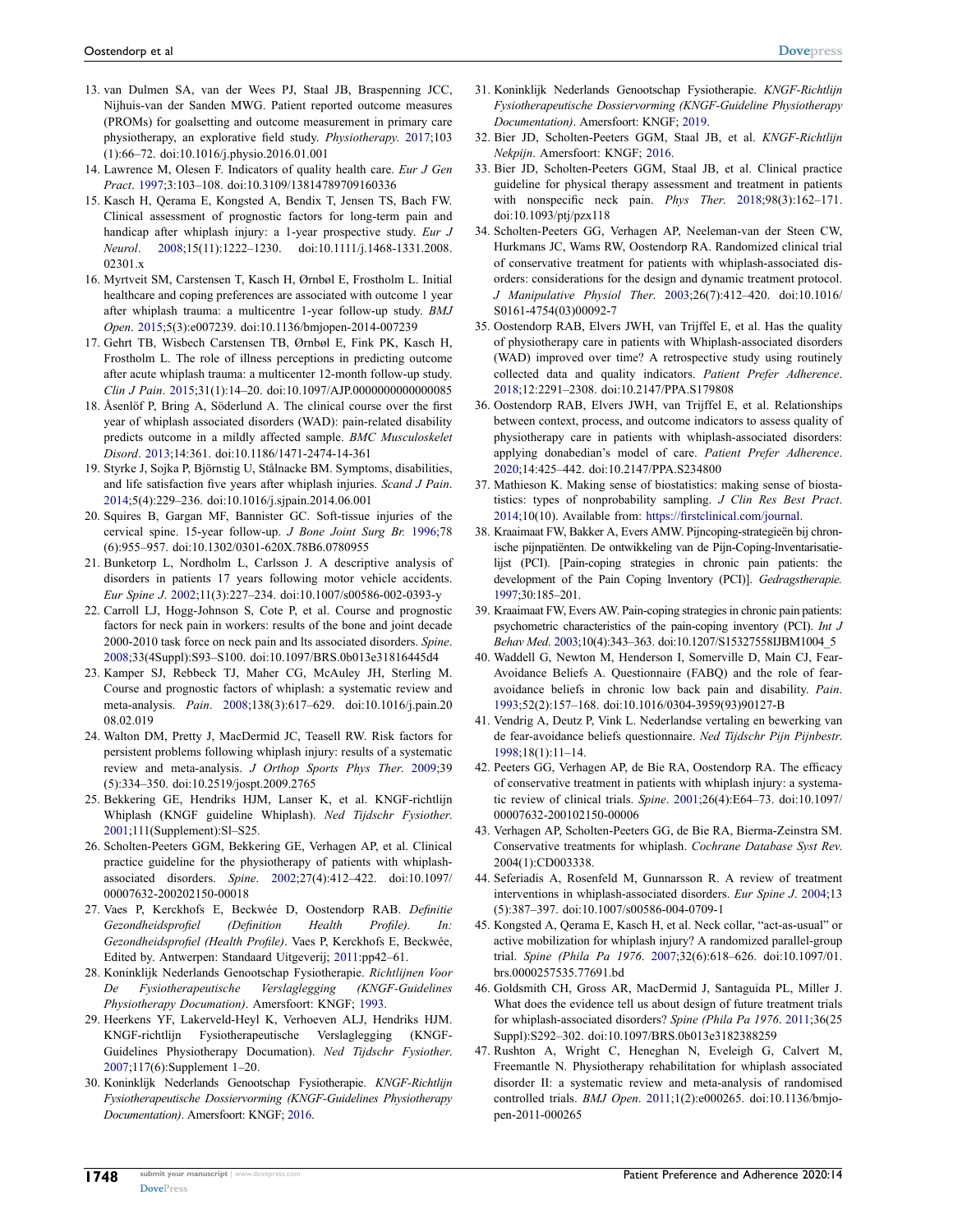- <span id="page-16-0"></span>48. Pietrobon R, Coeytaux RR, Carey TS, Richardson WJ, DeVellis RF. Standard scales for measurement of functional outcome for cervical pain or dysfunction: a systematic review. *Spine*. [2002;](#page-4-0)27(5):515–522. doi:[10.1097/00007632-200203010-00012](https://doi.org/10.1097/00007632-200203010-00012)
- <span id="page-16-1"></span>49. Wewers ME, Lowe NK. A critical review of visual analogue scales in the measurement of clinical phenomena. *Res Nurs Health*. [1990](#page-4-1);13 (4):227–236. doi:[10.1002/nur.4770130405](https://doi.org/10.1002/nur.4770130405)
- <span id="page-16-2"></span>50. Kamper SJ, Grootjans SJ, Michaleff ZA, Maher CG, McAuley JH, Sterling M. Measuring pain intensity in patients with neck pain: does it matter how you do it? *Pain Pract*. [2015;](#page-4-1)15(2):159–167. doi:[10.1111/papr.12169](https://doi.org/10.1111/papr.12169)
- <span id="page-16-3"></span>51. Ostelo RWJG, De Vet HCW. Clinically important outcomes in low back pain. *Best Pract Res Clin Rheumatol*. [2005;](#page-4-2)19(4):593–607. doi:[10.1016/j.berh.2005.03.003](https://doi.org/10.1016/j.berh.2005.03.003)
- <span id="page-16-4"></span>52. Pool JJ, Ostelo RW, Hoving JL, Bouter LM, de Vet HC. Minimal clinically important change of the neck disability index and the numerical rating scale for patients with neck pain. *Spine*. [2007](#page-4-3);32 (26):3047–3051. doi:[10.1097/BRS.0b013e31815cf75b](https://doi.org/10.1097/BRS.0b013e31815cf75b)
- <span id="page-16-5"></span>53. Carlsson AM. Assessment of chronic pain. I. Aspects of the reliability and validity of the visual analogue scale. *Pain*. [1983;](#page-4-4)16(1):87– 101. doi:[10.1016/0304-3959\(83\)90088-X](https://doi.org/10.1016/0304-3959(83)90088-X)
- <span id="page-16-6"></span>54. Hawker GA, Mian S, Kendzerska T, French M. Measures of adult pain: Visual Analog Scale for Pain (VAS Pain), Numeric Rating Scale for Pain (NRS Pain), McGill Pain Questionnaire (MPQ), Short-Form McGill Pain Questionnaire (SF-MPQ), Chronic Pain Grade Scale (CPGS), Short Form-36 Bodily Pain Scale (SF-36 BPS), and Measure of Intermittent and Constant Osteoarthritis Pain (ICOAP). *Arthritis Care Res*. [2011;](#page-4-4)63(Suppl 11):S240–252. doi:[10.1002/acr.20543](https://doi.org/10.1002/acr.20543)
- <span id="page-16-7"></span>55. Vernon H, Mior S. The neck disability index: a study of reliability and validity. *J Manip Physiol Ther*. [1991](#page-4-5);14(7):409–415.
- <span id="page-16-8"></span>56. Vernon H. The neck disability index: state-of-the-art, 1991-2008. *J Manip Physiol Ther*. [2008;](#page-4-5)31(7):491–502. doi:[10.1016/j.jmpt.2008.08.006](https://doi.org/10.1016/j.jmpt.2008.08.006)
- <span id="page-16-9"></span>57. Young BA, Walker MJ, Strunce JB, Boyles RE, Whitman JM, Childs JD. Responsiveness of the neck disability index in patients with mechanical neck disorders. *Spine J*. [2009;](#page-4-3)9(10):802–808. doi:[10.1016/j.spinee.2009.06.002](https://doi.org/10.1016/j.spinee.2009.06.002)
- 58. Hoving JL, O'Leary EF, Niere KR, Green S, Buchbinder R. Validity of the neck disability index, Northwick Park neck pain questionnaire, and problem elicitation technique for measuring disability associated with whiplash-associated disorders. *Pain*. 2003;102(3):273–281. doi:[10.1016/S0304-3959\(02\)00406-2](https://doi.org/10.1016/S0304-3959(02)00406-2)
- <span id="page-16-10"></span>59. Schellingerhout JM, Verhagen AP, Heymans MW, Koes BW, de Vet HC, Terwee CB. Measurement properties of disease-specifc questionnaires in patients with neck pain: a systematic review. *Qual Life Res*. [2012;](#page-4-3)21(4):659–670. doi:[10.1007/s11136-011-9965-9](https://doi.org/10.1007/s11136-011-9965-9)
- <span id="page-16-11"></span>60. Koke AJA, Heuts PHTG, Vlaeyen JWS. *Neck Disability Index. Pain Knowledge Center, University Medical Center Maastricht, Measurement Instruments Chronic Pain*. Maastricht: Pijn Kennis Centrum, Academisch Ziekenhuis Maastricht; [1996.](#page-4-6)
- <span id="page-16-12"></span>61. Jorritsma W, de Vries GE, Dijkstra PU, Geertzen JH, Reneman MF. Neck pain and disability scale and neck disability index: validity of dutch language versions. *Eur Spine J*. [2012;](#page-4-7)21(1):93–100. doi:[10.1007/s00586-011-1920-5](https://doi.org/10.1007/s00586-011-1920-5)
- <span id="page-16-13"></span>62. Jorritsma W, de Vries GE, Geertzen JH, Dijkstra PU, Reneman MF. Neck pain and disability scale and the neck disability index: reproducibility of the Dutch language versions. *Eur Spine J*. [2010](#page-4-7);19:1695– 1701. doi:[10.1007/s00586-010-1406-x](https://doi.org/10.1007/s00586-010-1406-x)
- <span id="page-16-14"></span>63. Kamper SJ, Ostelo RW, Knol DL, Maher CG, de Vet HC, Hancock MJ. Global perceived effect scales provided reliable assessments of health transition in people with musculoskeletal disorders, but ratings are strongly infuenced by current status. *J Clin Epidemiol*. [2010](#page-4-8);63 (7):760–766. doi:[10.1016/j.jclinepi.2009.09.009](https://doi.org/10.1016/j.jclinepi.2009.09.009)
- <span id="page-16-15"></span>64. Portney LG, Watkins. *Foundations of Clinical Research. Applications to Practice*. Appleton & Lange; Norwalk: Connecticut; [1993](#page-4-9):651– 657.
- <span id="page-16-16"></span>65. Scholten-Peeters GG, Neeleman-van der Steen CW, van der Windt DA, Hendriks EJ, Verhagen AP, Oostendorp RA. Education by general practitioners or education and exercises by physiotherapists for patients with whiplash-associated disorders? A randomized clinical trial. *Spine*. [2006;](#page-9-0)31(7):723–731. doi:[10.1097/01.brs.0000206](https://doi.org/10.1097/01.brs.0000206381.15224.0f) [381.15224.0f](https://doi.org/10.1097/01.brs.0000206381.15224.0f)
- <span id="page-16-26"></span>66. Hoving JL, Koes BW, de Vet HC, et al. Manual therapy, physical therapy, or continued care by a general practitioner for patients with neck pain. A randomized, controlled trial. *Ann Intern Med*. [2002](#page-13-1);136 (10):713–722. doi:[10.7326/0003-4819-136-10-200205210-00006](https://doi.org/10.7326/0003-4819-136-10-200205210-00006)
- 67. Pool JJ, Ostelo RW, Knol DL, Vlaeyen JW, Bouter LM, de Vet HC. Is a behavioral graded activity program more effective than manual therapy in patients with subacute neck pain? Results of a randomized clinical trial. *Spine*. 2010;35(10):1017–1024. doi:[10.1097/](https://doi.org/10.1097/BRS.0b013e3181c212ee) [BRS.0b013e3181c212ee](https://doi.org/10.1097/BRS.0b013e3181c212ee)
- <span id="page-16-17"></span>68. Peters R, Mutsaers B, Verhagen AP, Koes BW, Pool-Goudzwaard AL. Prospective cohort study of patients with neck pain in a manual therapy setting: design and baseline measures. *J Manip Physiol Ther*. [2019](#page-9-0);42(7):471–479. doi:[10.1016/j.jmpt.2019.07.001](https://doi.org/10.1016/j.jmpt.2019.07.001)
- <span id="page-16-18"></span>69. Bunketorp L, Stener-Victorin E, Carlsson J. Neck pain and disability following motor vehicle accidents – a cohort study. *Eur Spine J*. [2005](#page-9-1);14(1):84–89. doi:[10.1007/s00586-004-0766-5](https://doi.org/10.1007/s00586-004-0766-5)
- <span id="page-16-19"></span>70. Meisingset I, Stensdotter AK, Woodhouse A, Vasseljen O. Predictors for global perceived effect after physiotherapy in patients with neck pain: an observational study. *Physiotherapy*. [2018;](#page-9-1)104(4):400–407. doi:[10.1016/j.physio.2017.01.007](https://doi.org/10.1016/j.physio.2017.01.007)
- <span id="page-16-20"></span>71. Van Hassel DTP, Kenens RJ. Cijfers uit de registratie van fysiotherapeuten. Peiling Januari; [2012.](#page-9-2) Availabie from: [https://www.nivel.nl/](https://www.nivel.nl/nl/publicatie/cijfers-uit-de-registratie-van-fysiotherapeuten-de-eerste-lijn-peiling-1-januari-2012) [nl/publicatie/cijfers-uit-de-registratie-van-fysiotherapeuten-de-eerste](https://www.nivel.nl/nl/publicatie/cijfers-uit-de-registratie-van-fysiotherapeuten-de-eerste-lijn-peiling-1-januari-2012)[lijn-peiling-1-januari-2012](https://www.nivel.nl/nl/publicatie/cijfers-uit-de-registratie-van-fysiotherapeuten-de-eerste-lijn-peiling-1-januari-2012). Accessed April 19, 2020.
- <span id="page-16-21"></span>72. Kelly AM. The minimum clinically signifcant difference in visual analogue scale pain score does not differ with severity of pain. *Emerg Med J*. [2001](#page-12-0);18(3):205–207. doi:[10.1136/emj.18.3.205](https://doi.org/10.1136/emj.18.3.205)
- <span id="page-16-22"></span>73. Sterling M, Jull G, Vicenzino B, Kenardy J, Darnell R. Physical and psychological factors predict outcome following whiplash injury. *Pain*. [2005](#page-12-1);114(1–2):141–148. doi:[10.1016/j.pain.2004.12.005](https://doi.org/10.1016/j.pain.2004.12.005)
- 74. Scott D, Jull G, Sterling M. Widespread sensory hypersensitivity is a feature of chronic whiplash-associated disorder but not chronic idiopathic neck pain. *Clin J Pain*. 2005;21(2):175–181. doi:[10.1097/](https://doi.org/10.1097/00002508-200503000-00009) [00002508-200503000-00009](https://doi.org/10.1097/00002508-200503000-00009)
- 75. Sterling M, Jull G, Vicenzino B, Kenardy J. Sensory hypersensitivity occurs soon after whiplash injury and is associated with poor recovery. *Pain*. 2003;104(3):509–517. doi:[10.1016/S0304-3959\(03\)](https://doi.org/10.1016/S0304-3959(03)00078-2) [00078-2](https://doi.org/10.1016/S0304-3959(03)00078-2)
- 76. De Pauw R, Kregel J, De Blaiser C, et al. Identifying prognostic factors predicting outcome in patients with chronic neck pain after multimodal treatment: a retrospective study. *Man Ther*. 2015;20 (4):592–597. doi:[10.1016/j.math.2015.02.001](https://doi.org/10.1016/j.math.2015.02.001)
- <span id="page-16-23"></span>77. Hendriks EJ, Scholten-Peeters GG, van der Windt DA, et al. Prognostic factors for poor recovery in acute whiplash patients. *Pain*. [2005](#page-12-1);114(3):408–416. doi:[10.1016/j.pain.2005.01.006](https://doi.org/10.1016/j.pain.2005.01.006)
- <span id="page-16-24"></span>78. Dufton JA, Bruni SG, Kopec JA, Cassidy JD, Quon J. Delayed recovery in patients with whiplash-associated disorders. *Injury*. [2012](#page-12-2);43(7):1141–1147. doi:[10.1016/j.injury.2012.03.006](https://doi.org/10.1016/j.injury.2012.03.006)
- <span id="page-16-25"></span>79. Synnott A, O'Keeffe M, Bunzli S, Dankaerts W, O'Sullivan P, O'Sullivan K. Physiotherapists may stigmatise or feel unprepared to treat people with low back pain and psychosocial factors that infuence recovery: a systematic review. *J Physiother*. [2015;](#page-12-3)61(2):68–76. doi:[10.1016/j.jphys.2015.02.016](https://doi.org/10.1016/j.jphys.2015.02.016)
- 80. Zadro J, O'Keeffe M, Maher C. Do physical therapists follow evidence-based guidelines when managing musculoskeletal conditions? Systematic review. *BMJ Open*. 2019;9(10):e032329. doi:[10.1136/](https://doi.org/10.1136/bmjopen-2019-032329) [bmjopen-2019-032329](https://doi.org/10.1136/bmjopen-2019-032329)
- 81. Sterling M, Kenardy J, Jull G, Vicenzino B. The development of psychological changes following whiplash injury. *Pain*. 2003;106 (3):481–489. doi:[10.1016/j.pain.2003.09.013](https://doi.org/10.1016/j.pain.2003.09.013)